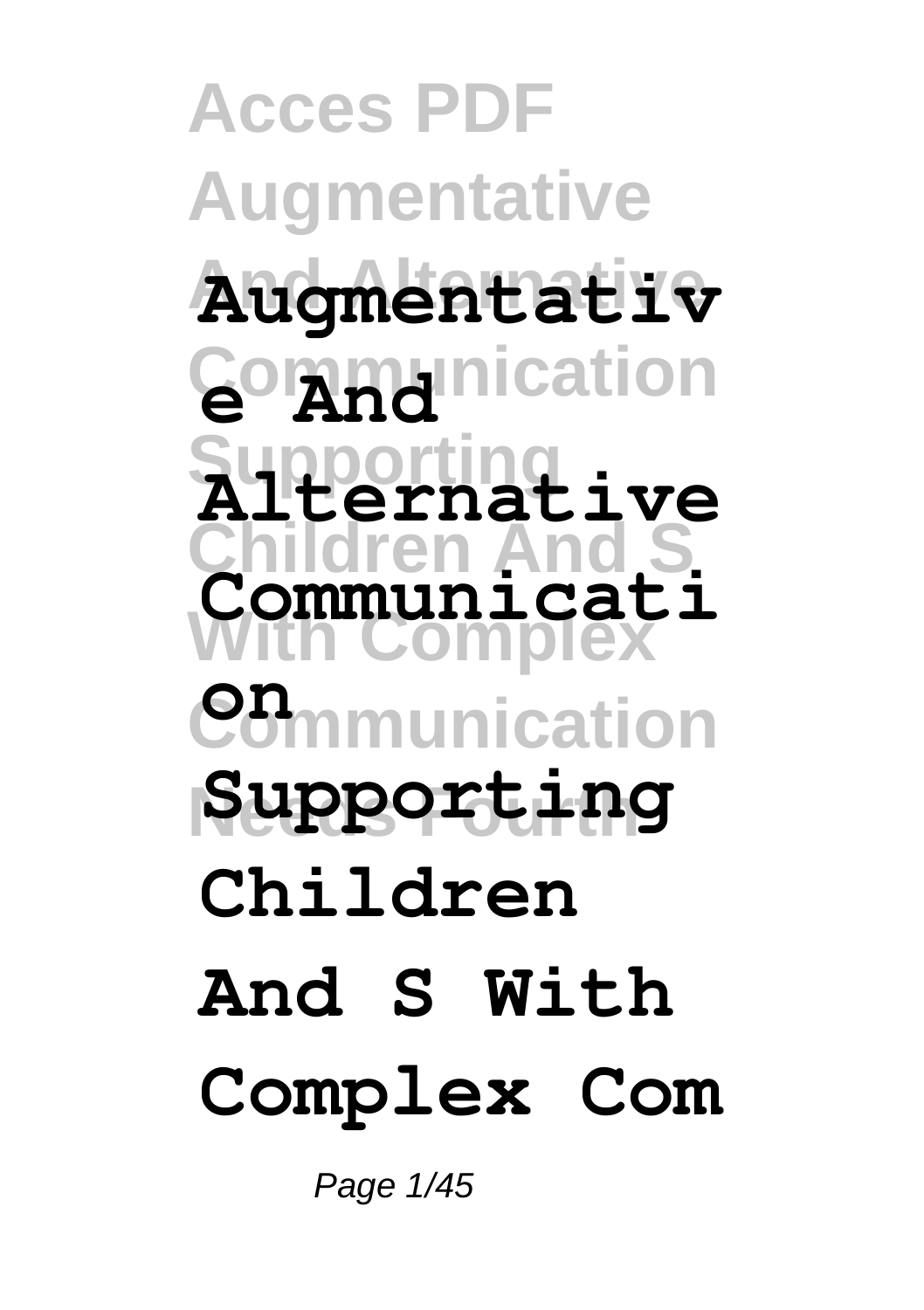**Acces PDF Augmentative And Alternative munication Needs** nication **Supporting Fourth** When peoplend S should go to the Gearch unication **Needs Fourth** initiation by books stores, shop, shelf by shelf, it is in point of fact problematic. Page 2/45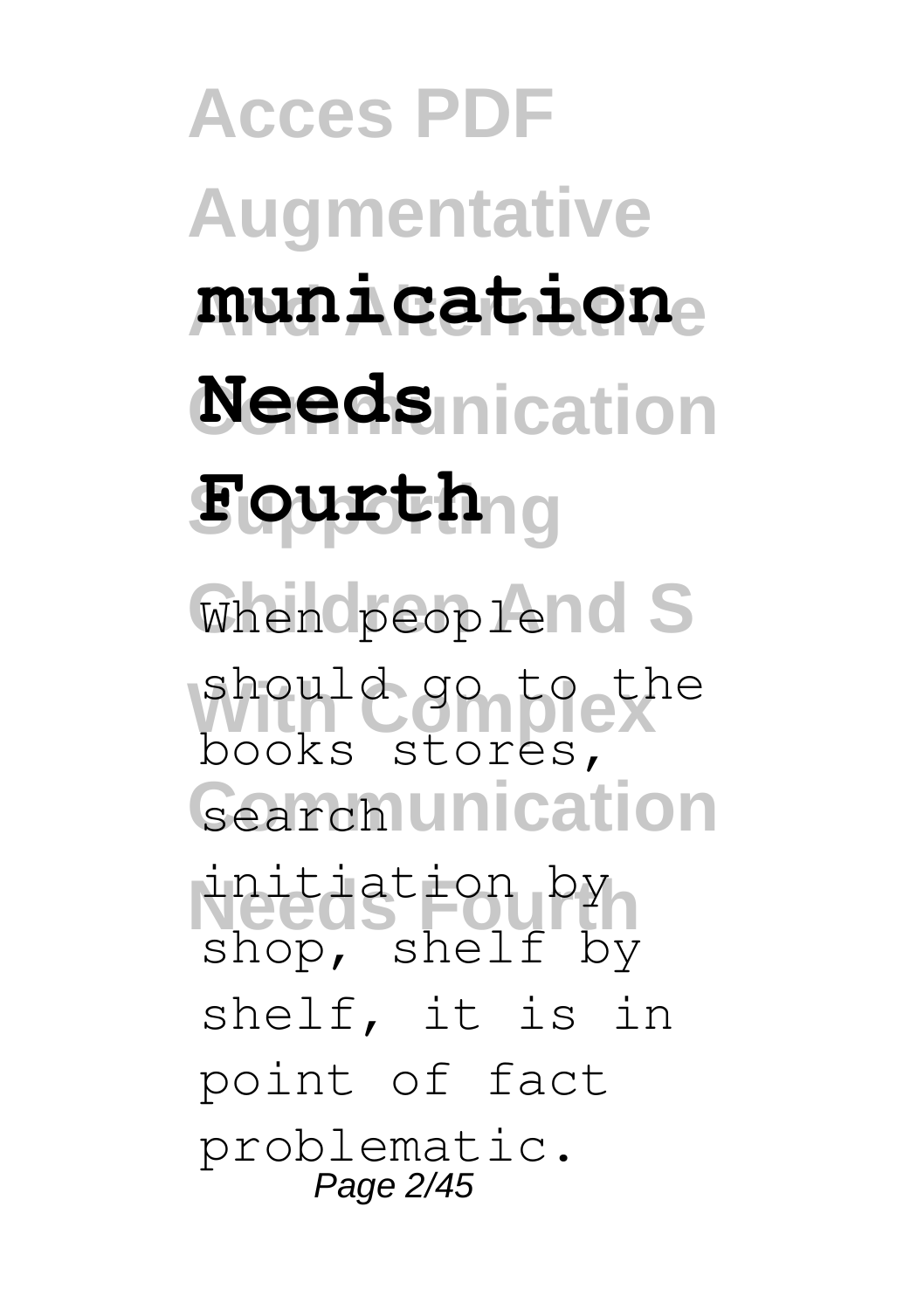**Acces PDF Augmentative** This is why aweve present the ation **Support**<br>
compilations in **Children And S** this website. It With Complex ease yount6alook guides Fourth ebook unquestionably **augmentative and alternative communication supporting children and s** Page 3/45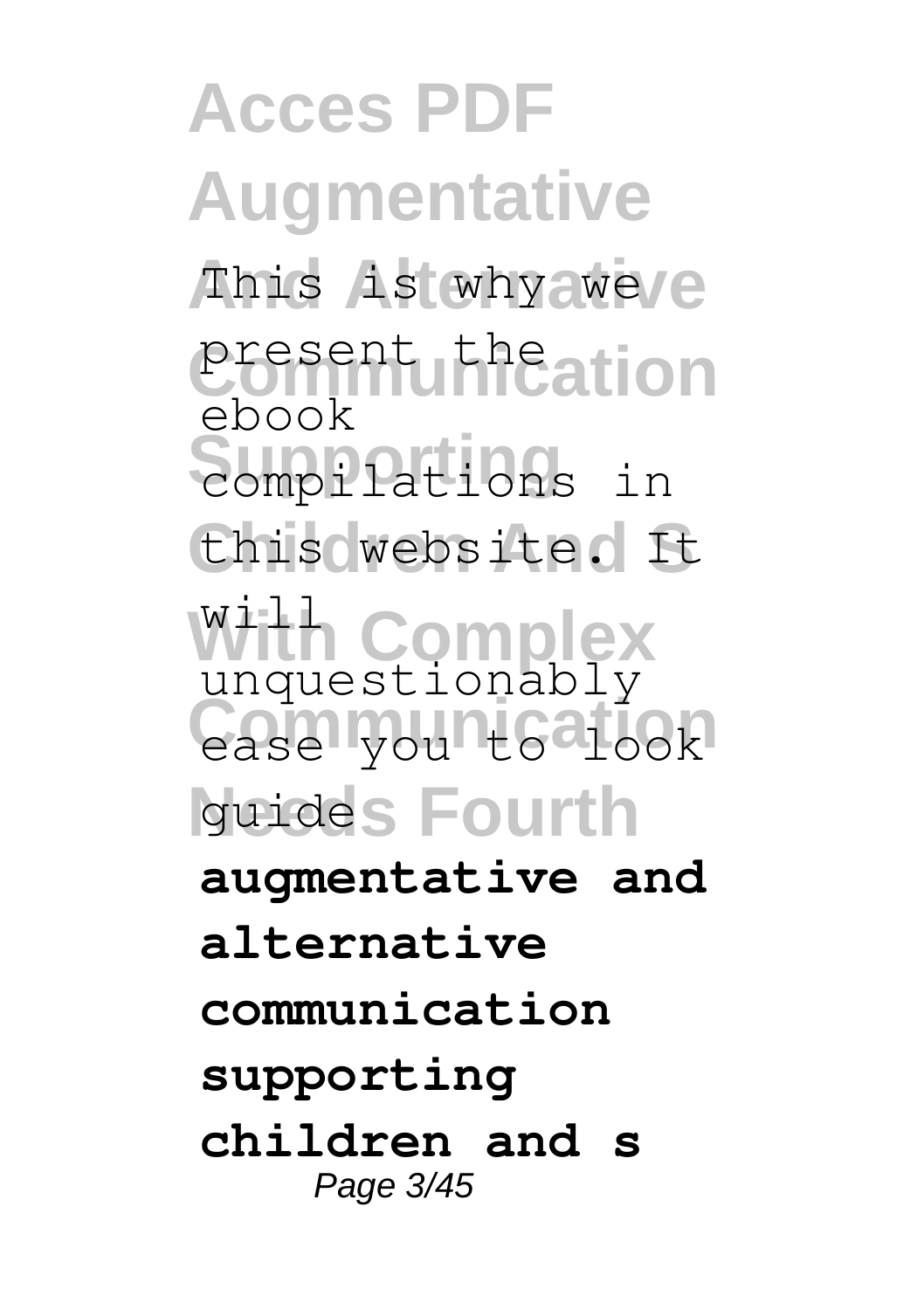**Acces PDF Augmentative**  $\text{with } \text{complexive}$ **Communication needs fourth** as **Supporting** you such as. **Children And S** By searching the publisher, carion authors of guide **communication** title, you essentially want, you can discover them rapidly. In the house, Page 4/45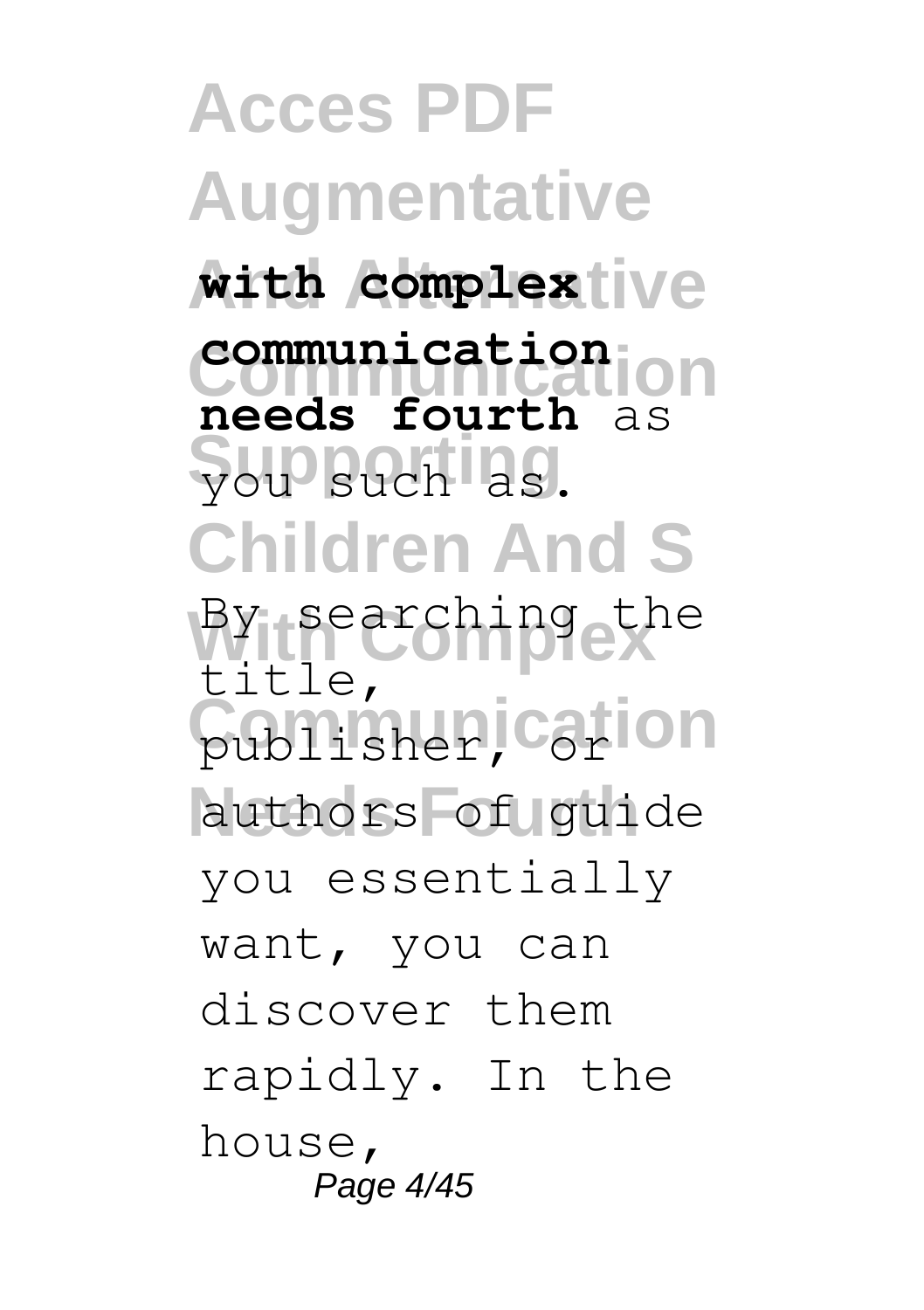**Acces PDF Augmentative** workplace, nor ve perhaps in your **Supporting** all best area Within enet And S **With Complex** connections. If download and tion install therth method can be you objective to augmentative and alternative communication supporting children and s Page 5/45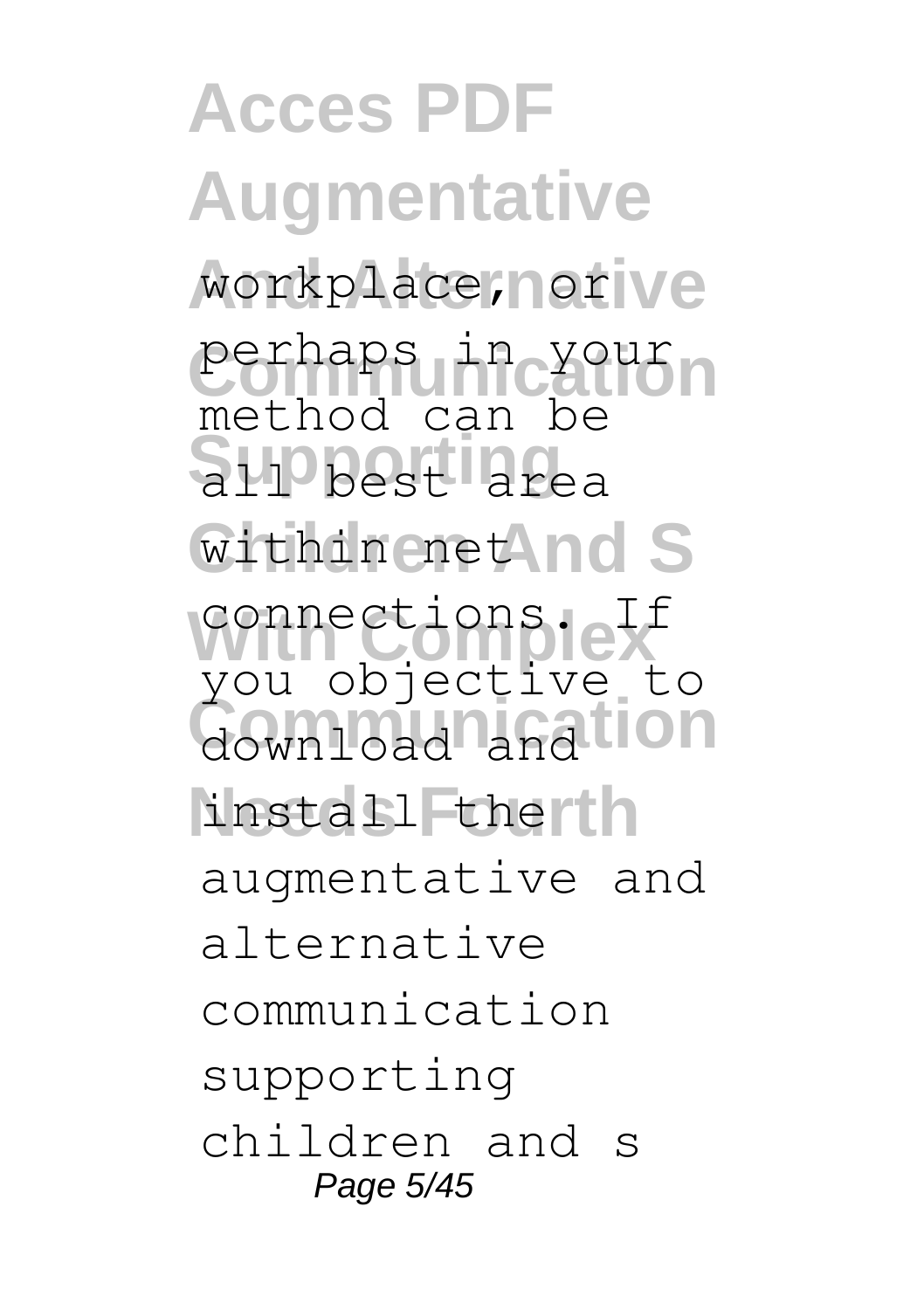**Acces PDF Augmentative** with complextive **Communication** needs fourth, it **Supporting** is utterly easy then, sincend S currently we ex to purchase and n create bargains communication extend the join to download and install augmentative and alternative communication Page 6/45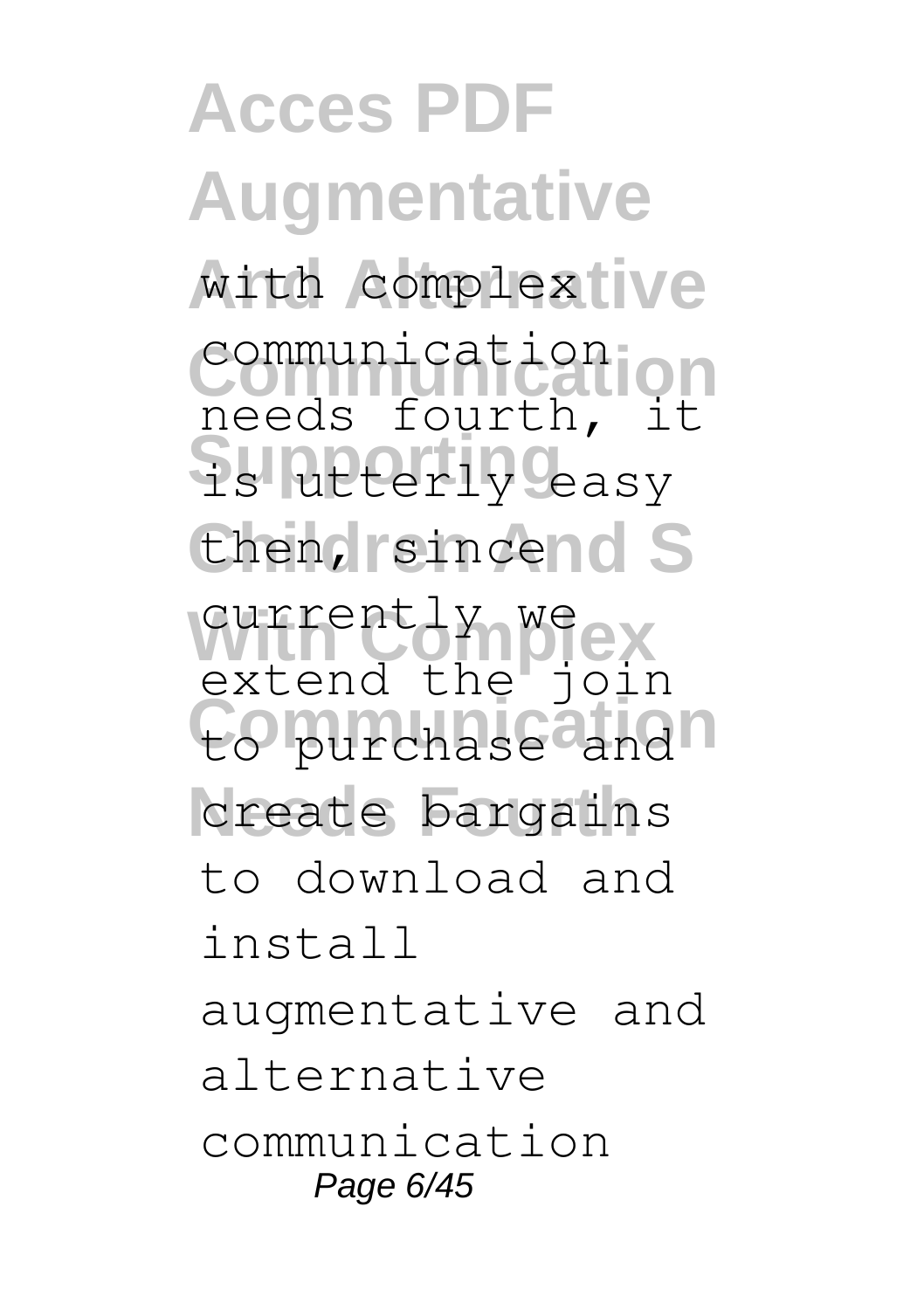**Acces PDF Augmentative** supporting ative children and Son External communication needs fourth d S **With Complex** fittingly **Communication Needs Fourth** with complex simple! Augmentative And Alternative Communication Supporting

The term AAC Page 7/45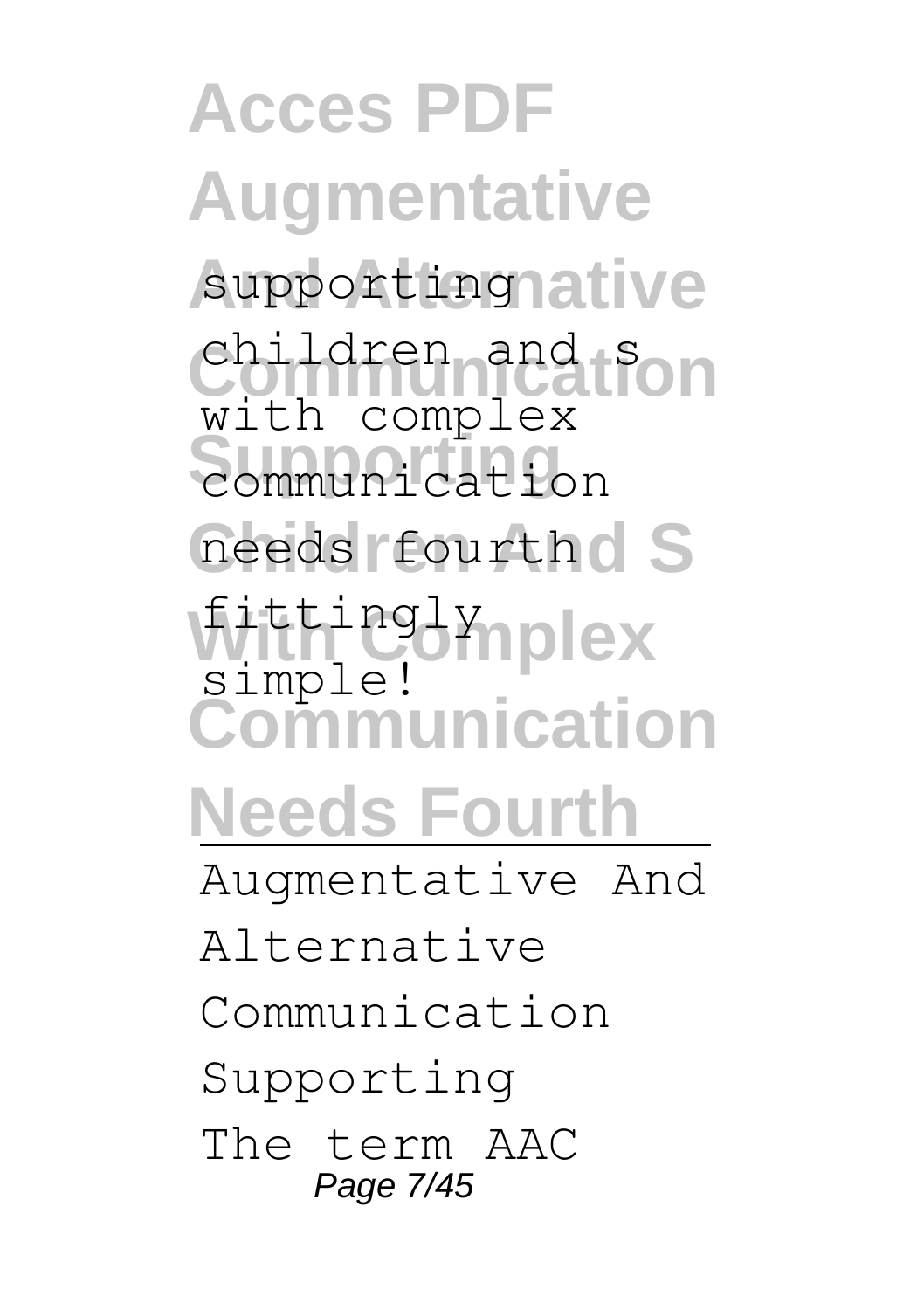**Acces PDF Augmentative And Alternative** (Alternative and Augmentative (ion **Supporting** is used to describe the d S different plex<br>
methods that can be used to helph people with th Communication) different disabilities communicate with others. As the term suggests these methods Page 8/45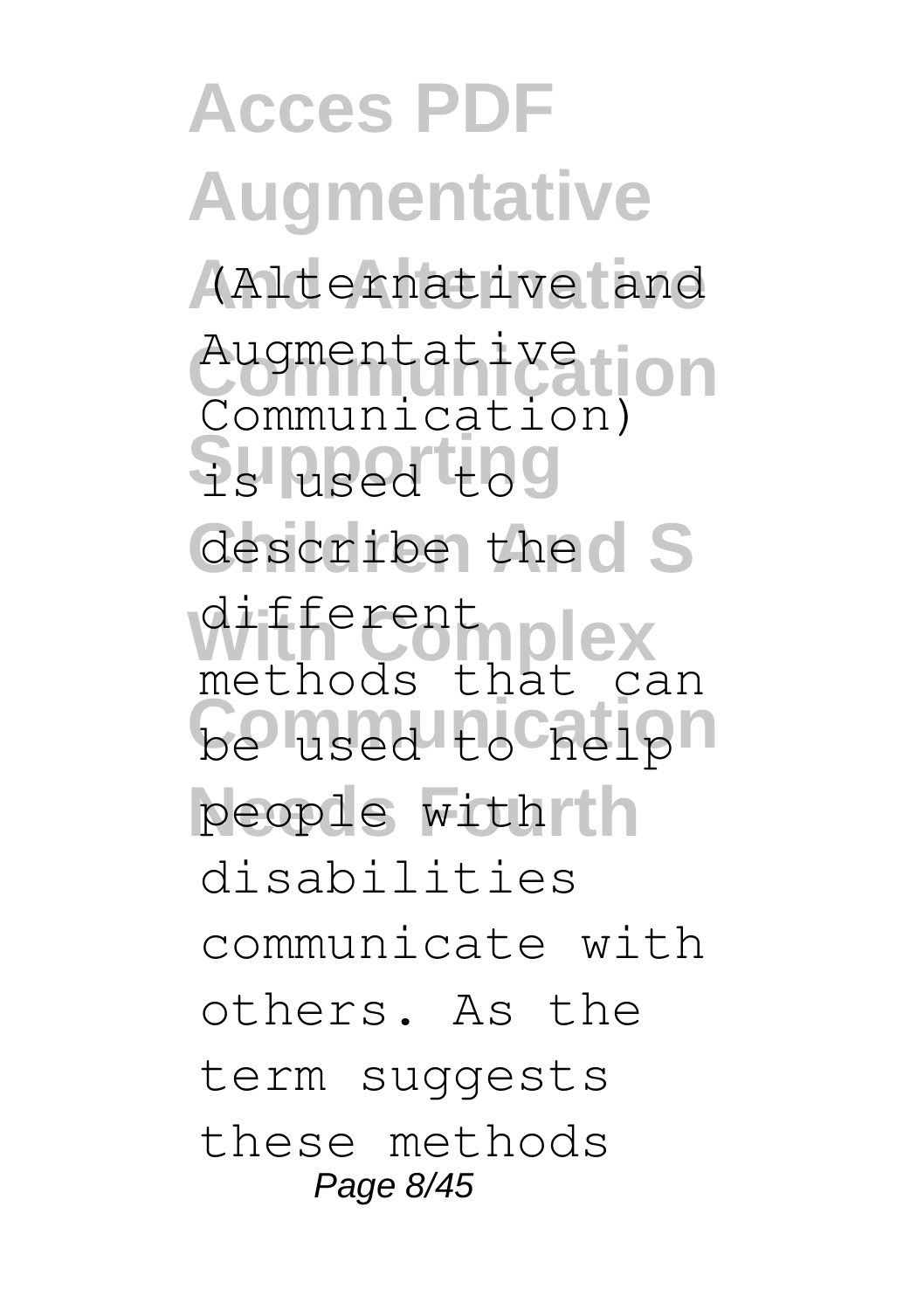**Acces PDF Augmentative** can be used as e **Communication** an alternative supplement <sup>of</sup> t. **Children And S With Complex** Augmentative<sup>tion</sup> Communication<sup>1</sup> to speech or to Alternative and  $(AAC \ldots$ 

Buy Augmentative and Alternative Communication: Supporting Page 9/45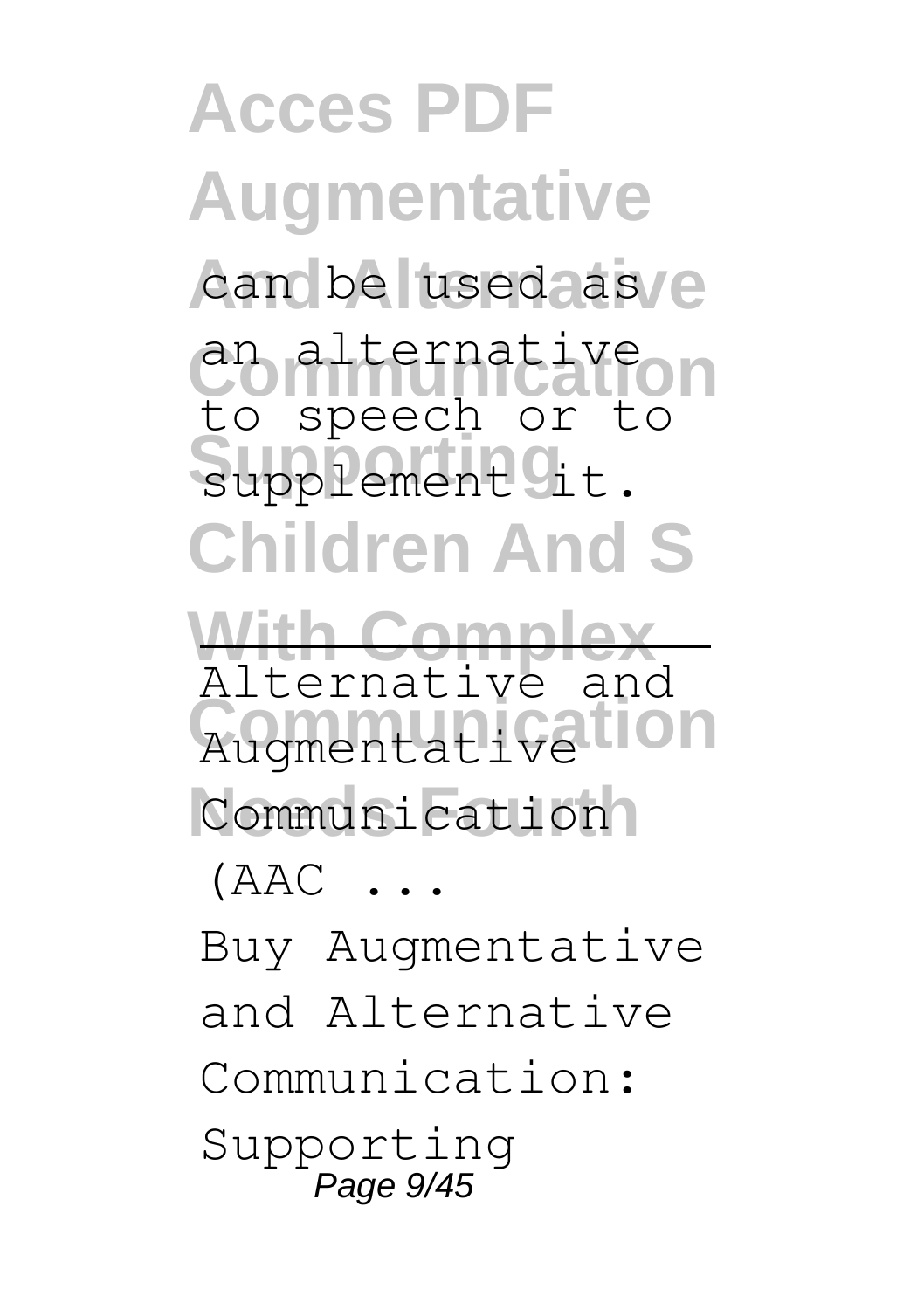**Acces PDF Augmentative** Children and ive Adults with ation **Supporting** Communication Needs 3rd And S Revised edition **David R., Proprietion** Mirenda, Patin Complex by Beukelman, (ISBN: 9781557666840) from Amazon's Book Store. Everyday low Page 10/45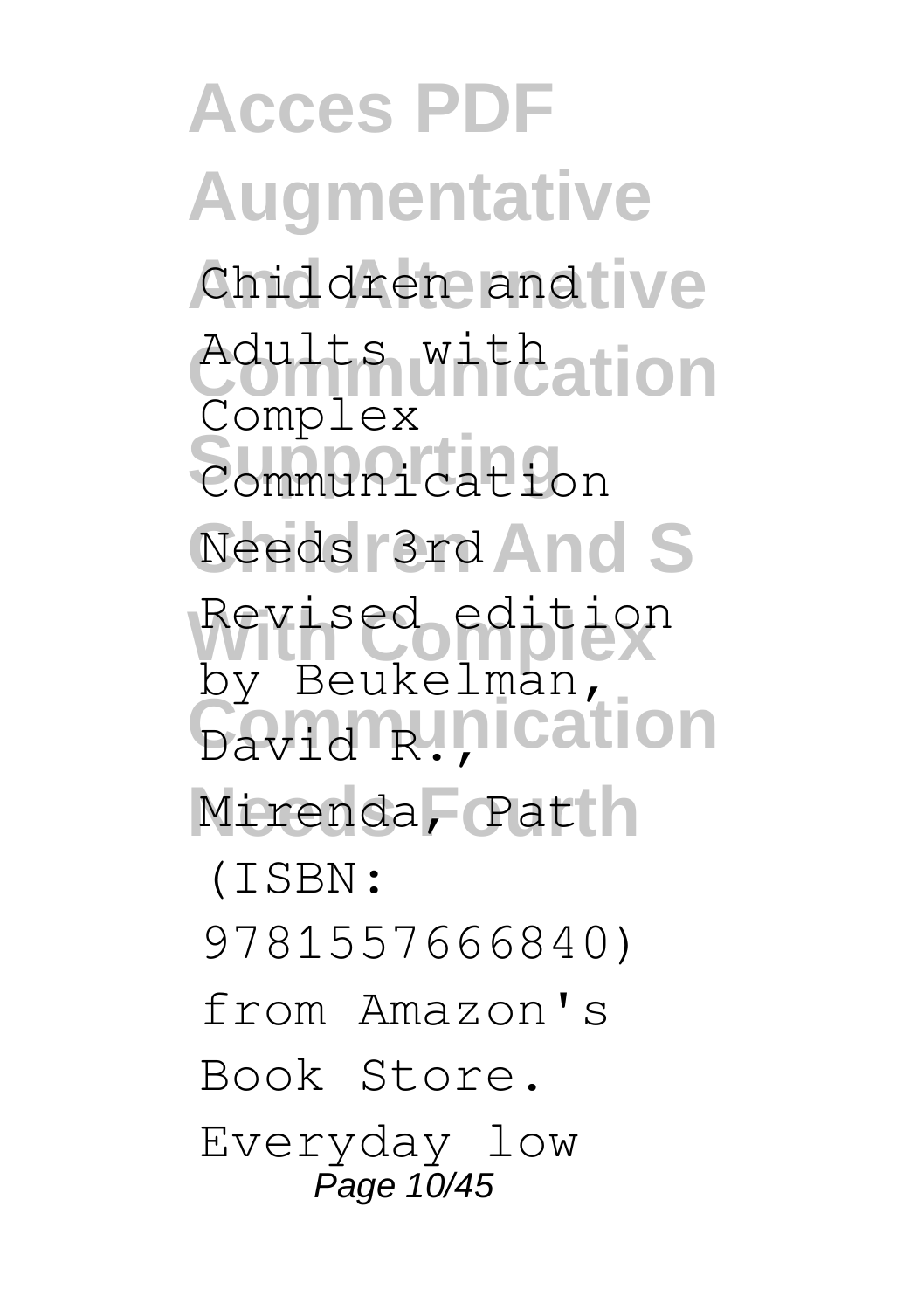## **Acces PDF Augmentative** prices and freee delivery on ation **Supporting Children And S** Augmentative and **Communication** Communication: Supporting ... eligible orders. Alternative Augmentative and alternative communication (AAC) refers to technology Page 11/45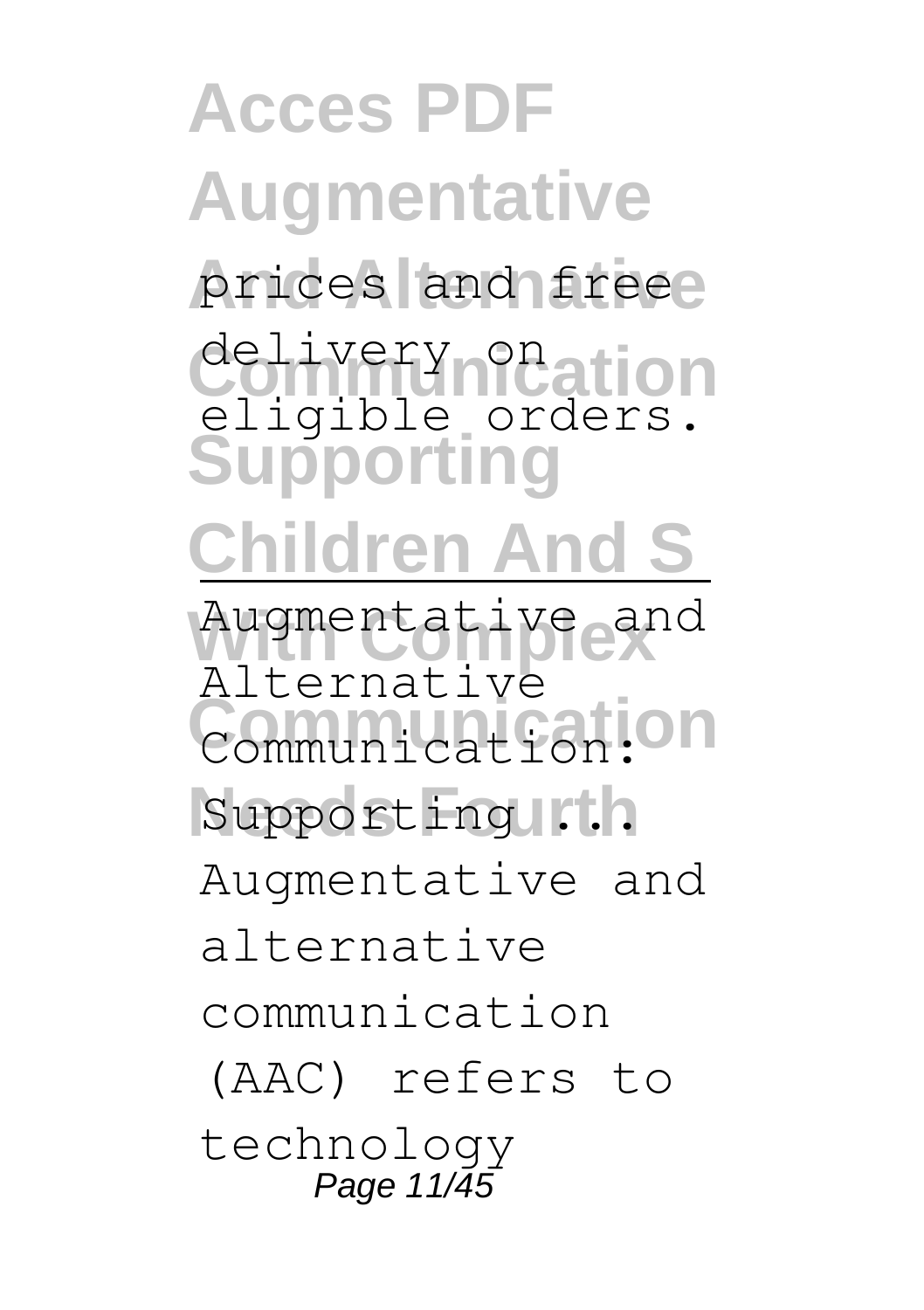**Acces PDF Augmentative** and/or systems/e which support or **Supporting** or written Communication S **With Complex** replace spoken

Augmentative and alternativerth communication (AAC) - Overview Augmentative and Alternative Comm unication(AAC) Page 12/45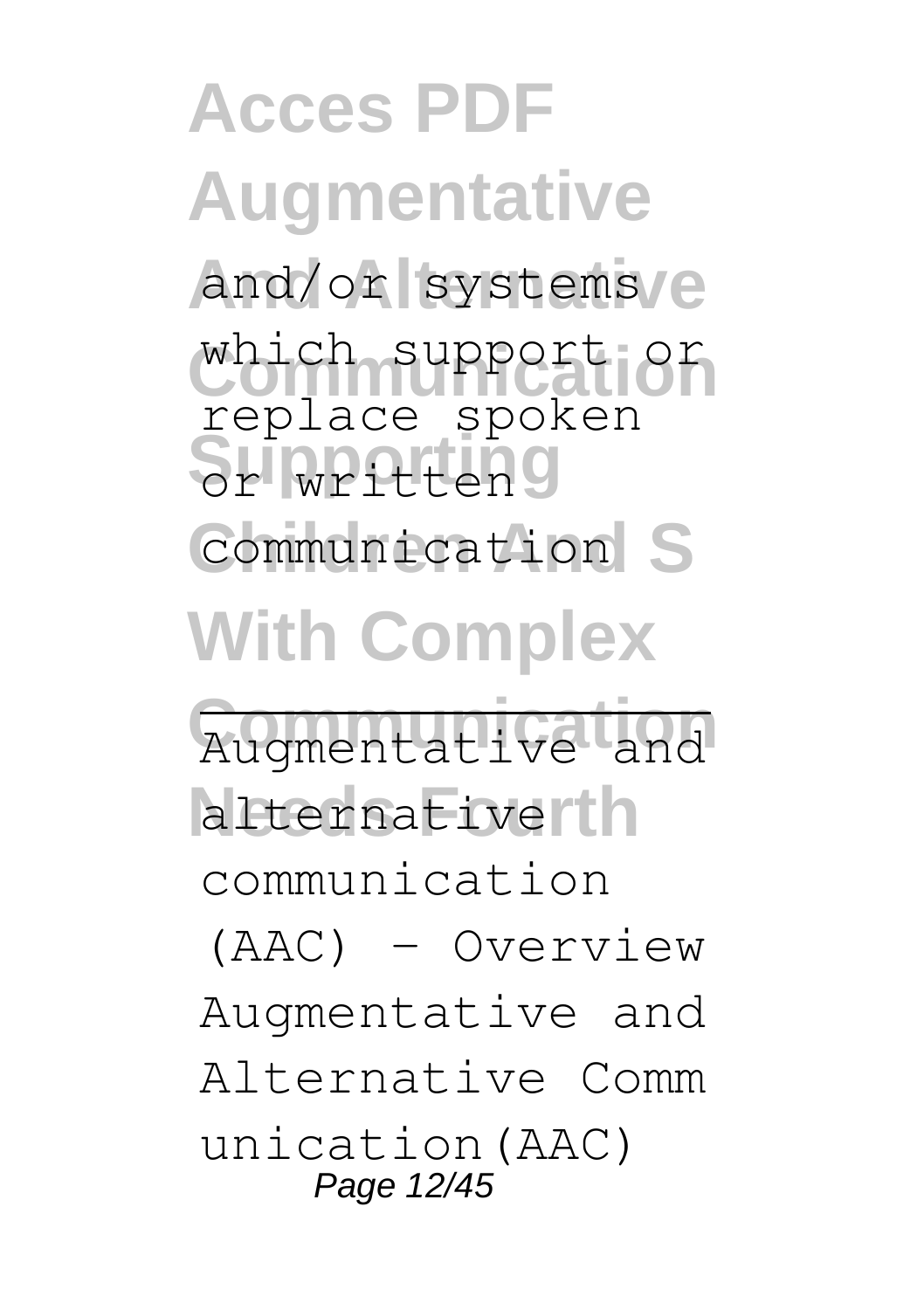**Acces PDF Augmentative** includes a widee range of systems which support or **Ceplace ra And S** person's mplex There are gation range of dow h and devices person Smplex<br>communication. tech based and high tech based AAC Devices. Low Technology AAC. There are a wide Page 13/45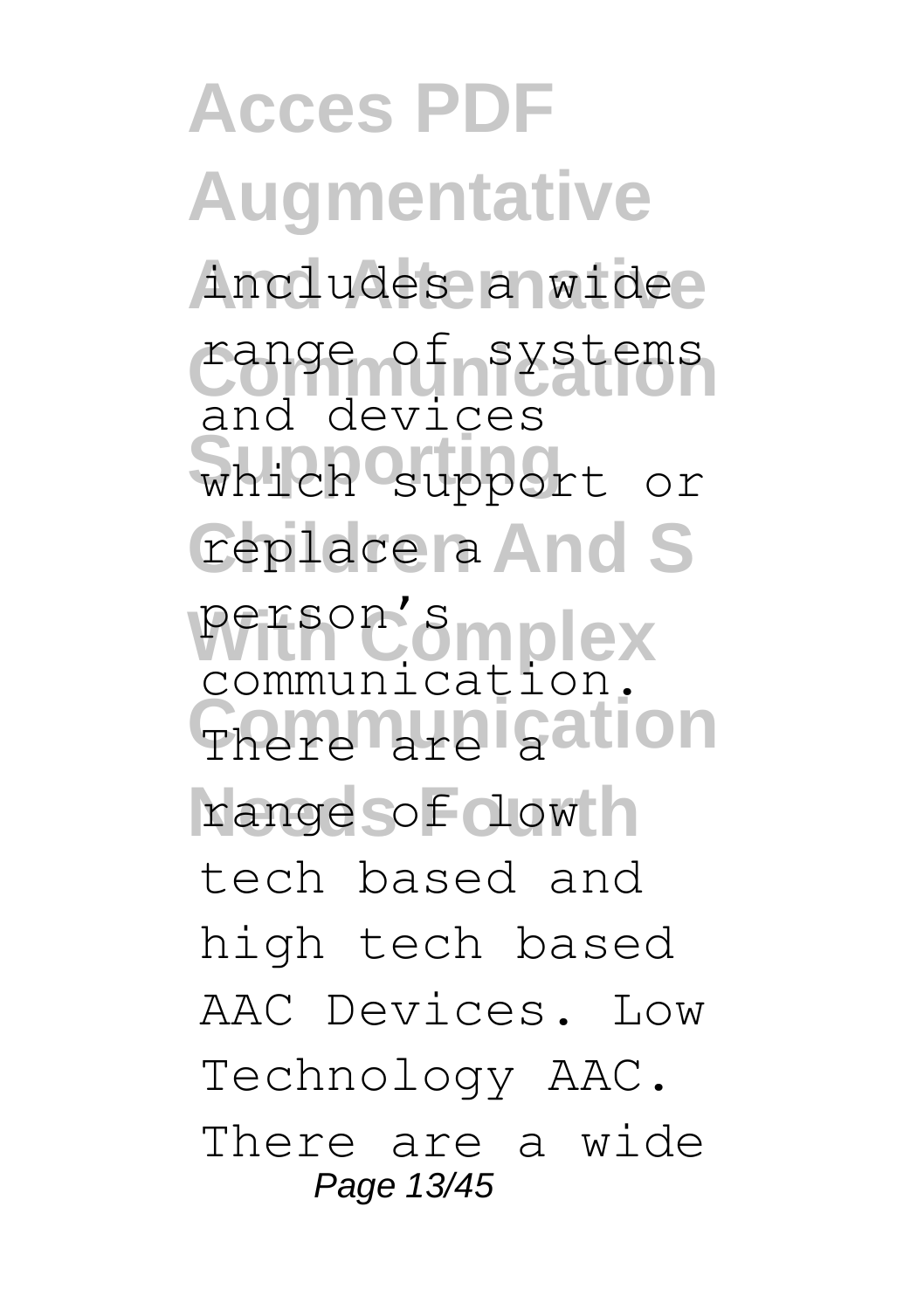**Acces PDF Augmentative** range of low ive tech AAC devices **Supporting** including but not dimited to: Signing Systems **Communication Needs Fourth** available such as Makaton Augmentative and

Alternative Comm unication(AAC

... Supporting Page 14/45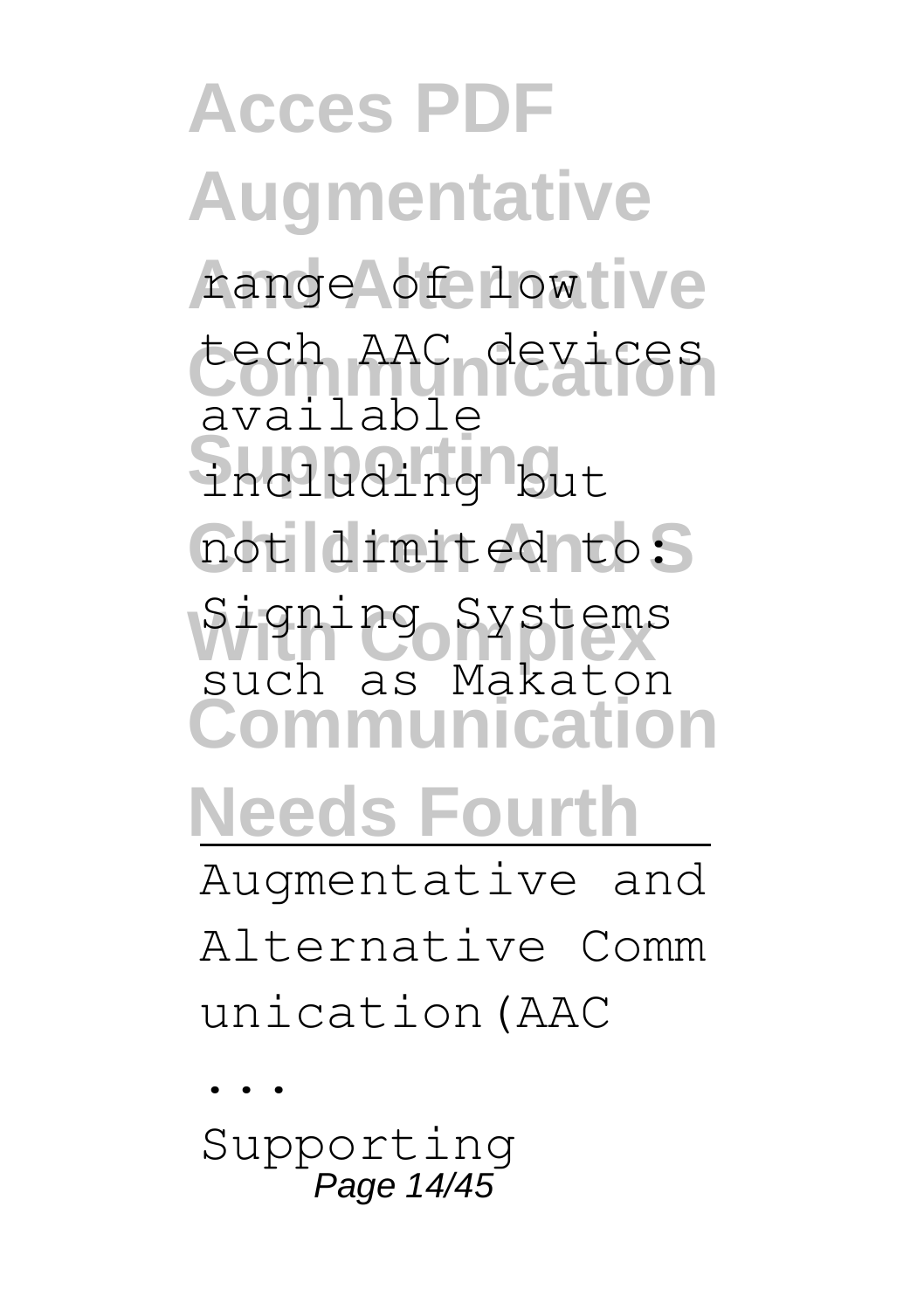**Acces PDF Augmentative** Communication ve **Through nication Supporting** Augmentative Communication S **With Complex Communication** Communication is a basic human Alternative and (AAC) Communication right, a need and a critical part of learning. For some people Page 15/45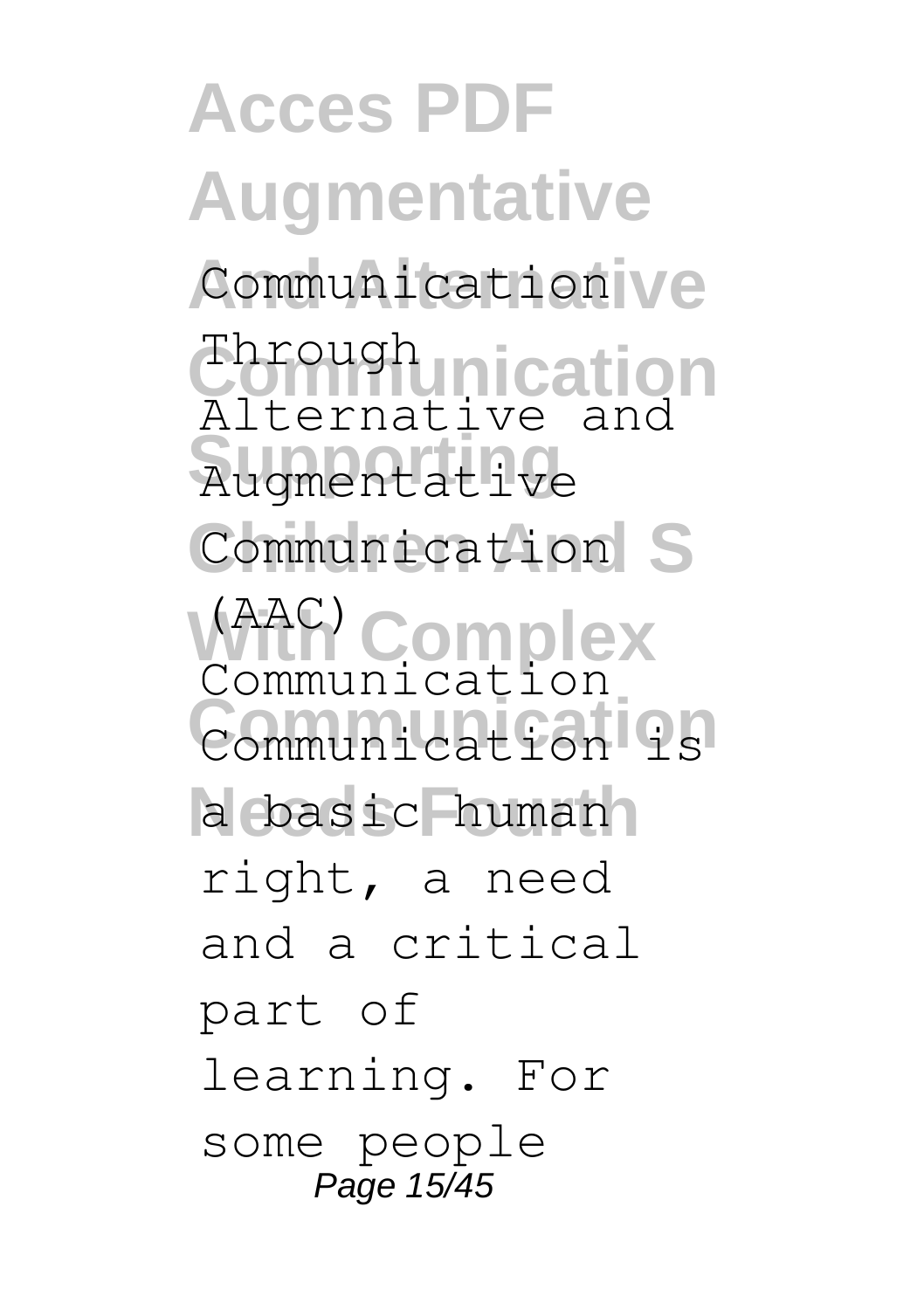**Acces PDF Augmentative** communicating ve through speech slow to develop. Many people now use Alternative **Communication** Communication (AAC) systems. is difficult, or and Augmentative

Supporting Communication Through Page 16/45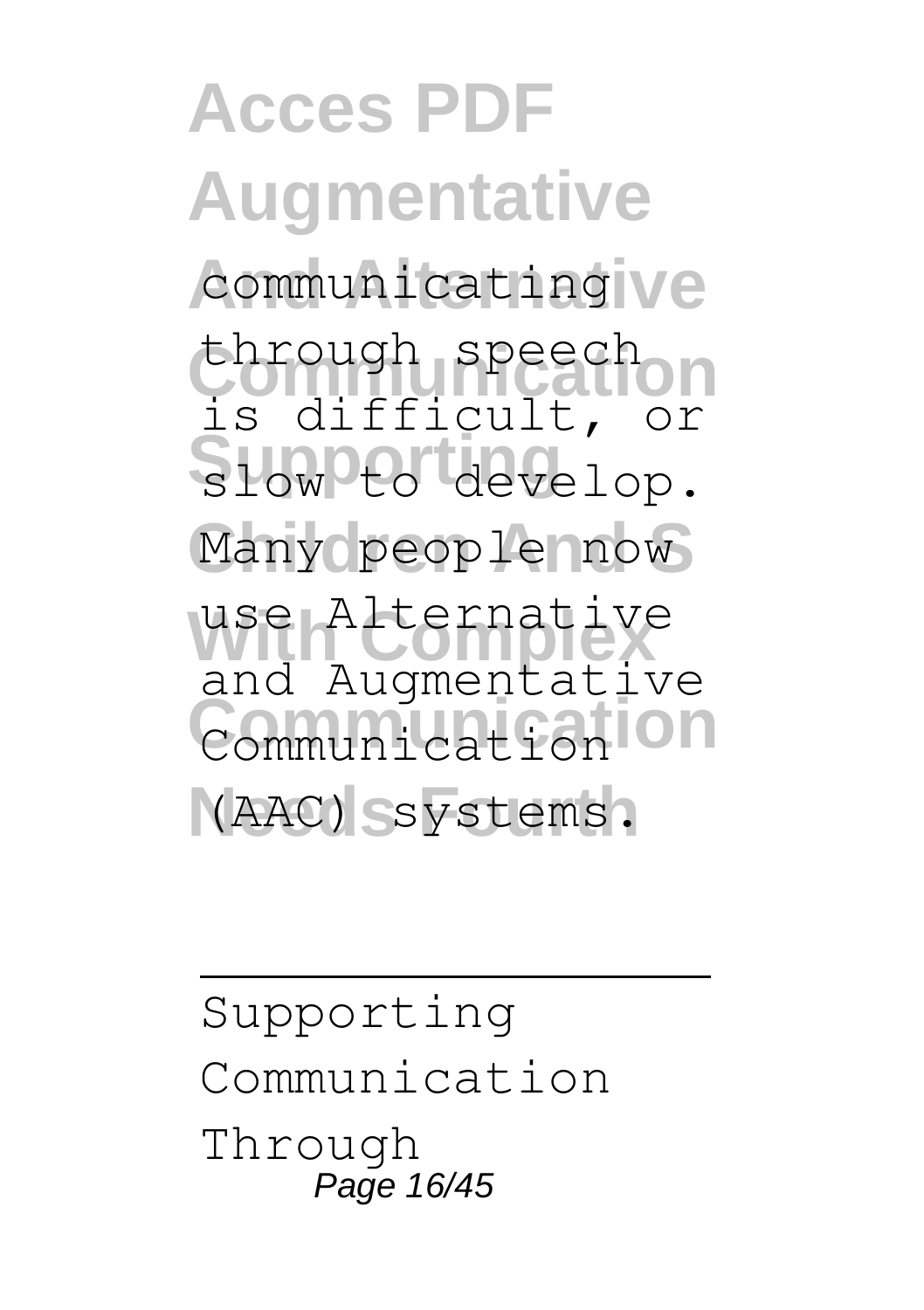**Acces PDF Augmentative** Alternative ande **Communication** ... **Supporting** Augmentative Communication S (AAC) crefers to devices that aid communication Alternative and systems and for people who find it difficult to speak. AAC methods that Page 17/45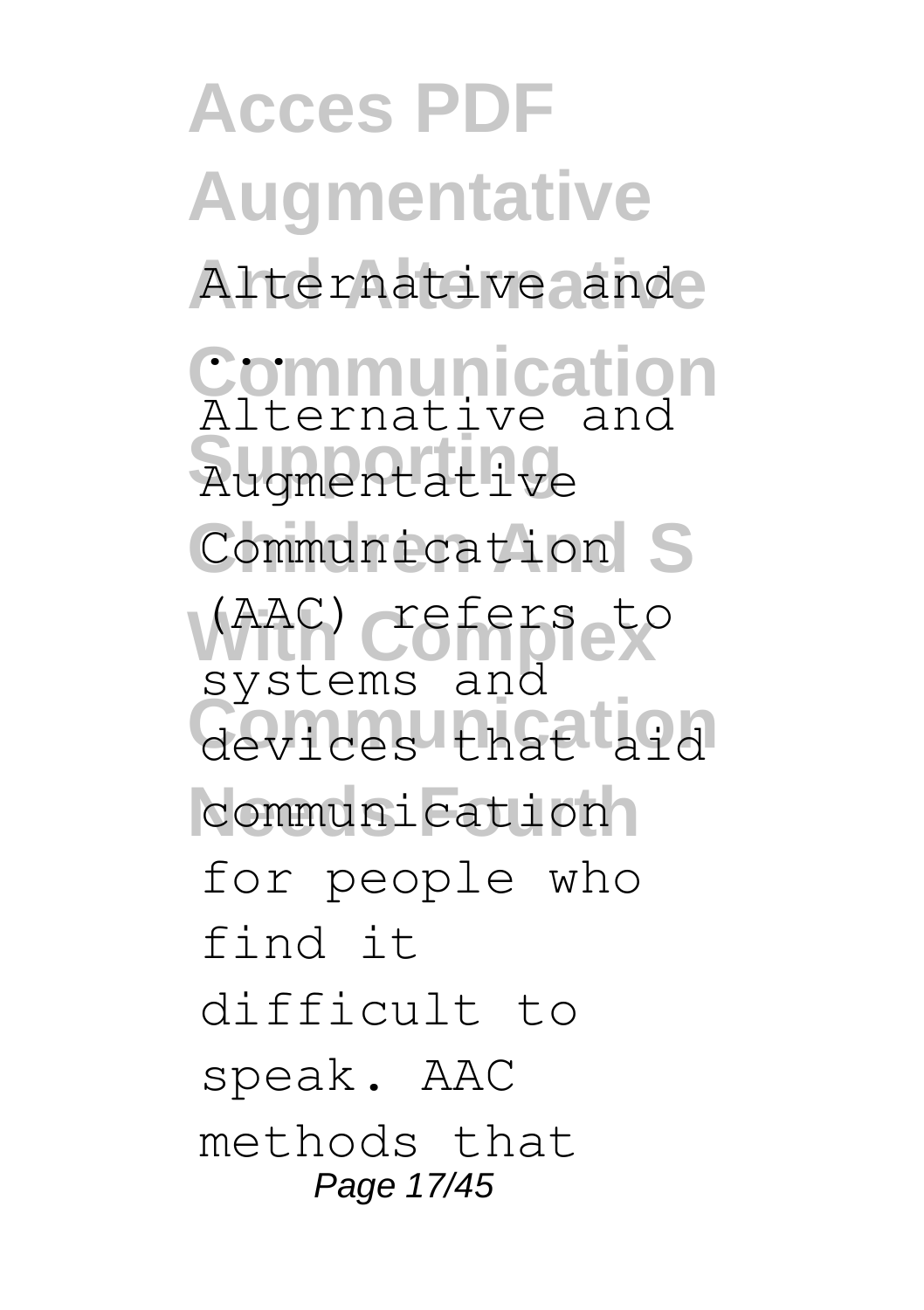**Acces PDF Augmentative** don't Ausernative **advanced**<br> **advanced**<br> **identified** technology<sup>9</sup> **Children And S** include signing, gestures mplex symbols and ation picture books. computer written words, Specific products available in this category, include symbol Page 18/45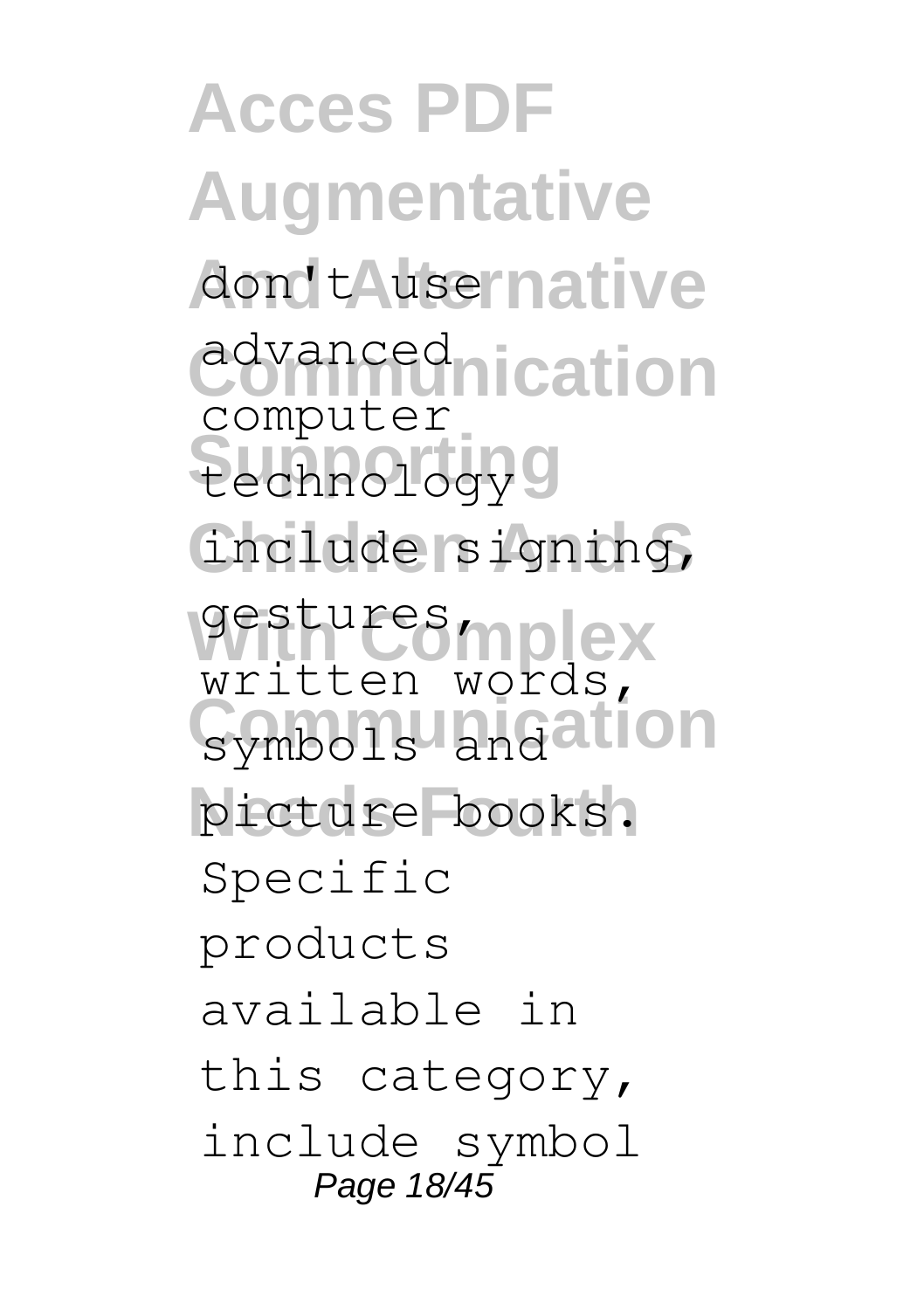**Acces PDF Augmentative** charts, darge ve pictures of ation reference.9 **Children And S With Complex** Augmentative<sup>tion</sup> Communication | objects of Alternative and Sense As was the case for previous editions, the fifth edition of Page 19/45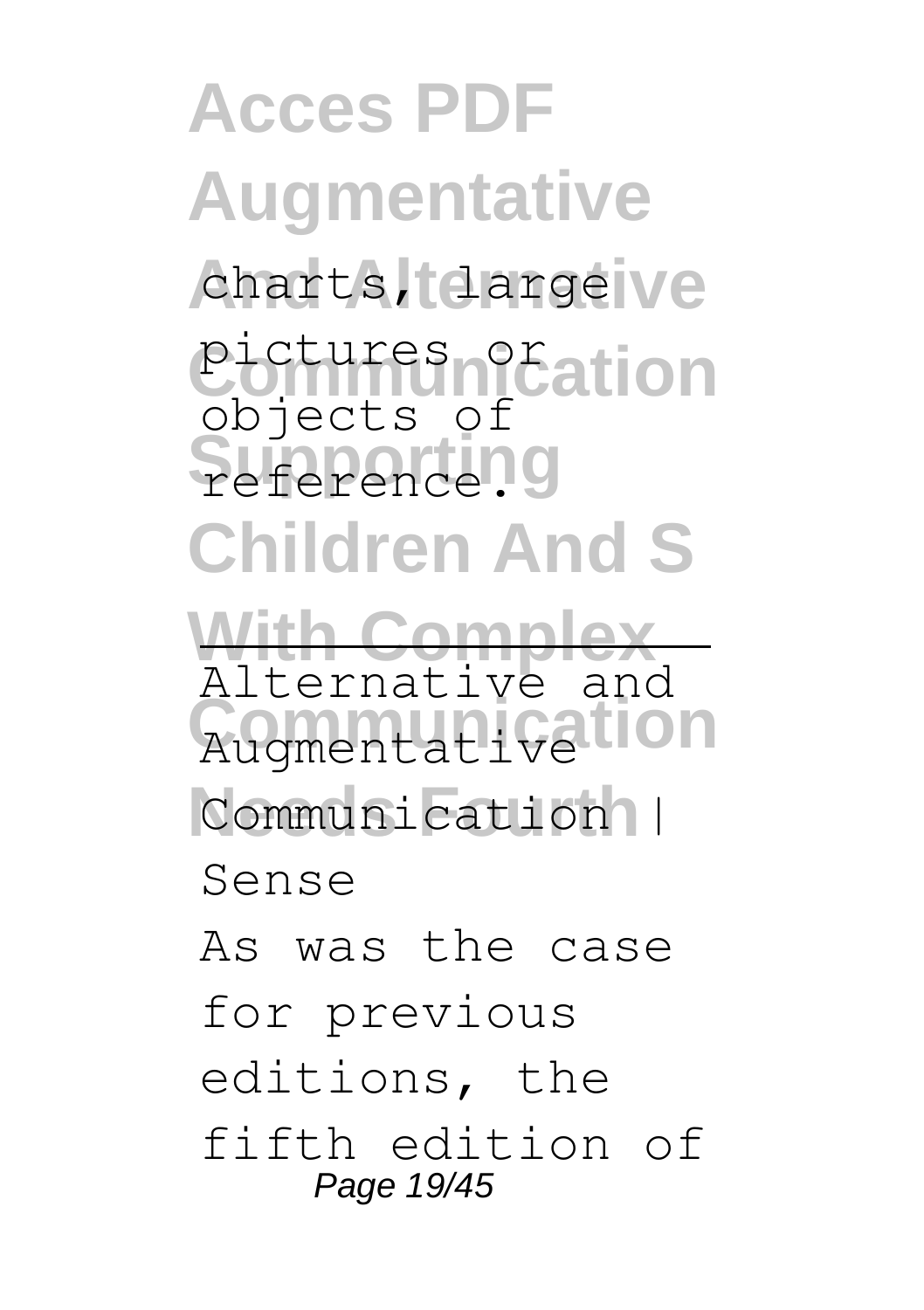**Acces PDF Augmentative** Augmentative<sup>[6</sup>/e Alternative ation **Supporting** Supporting Children and S Adults with ex **Communication** Communication Needsis an Irth Communication: Complex introductory text written for practicing professionals, preprofessional Page 20/45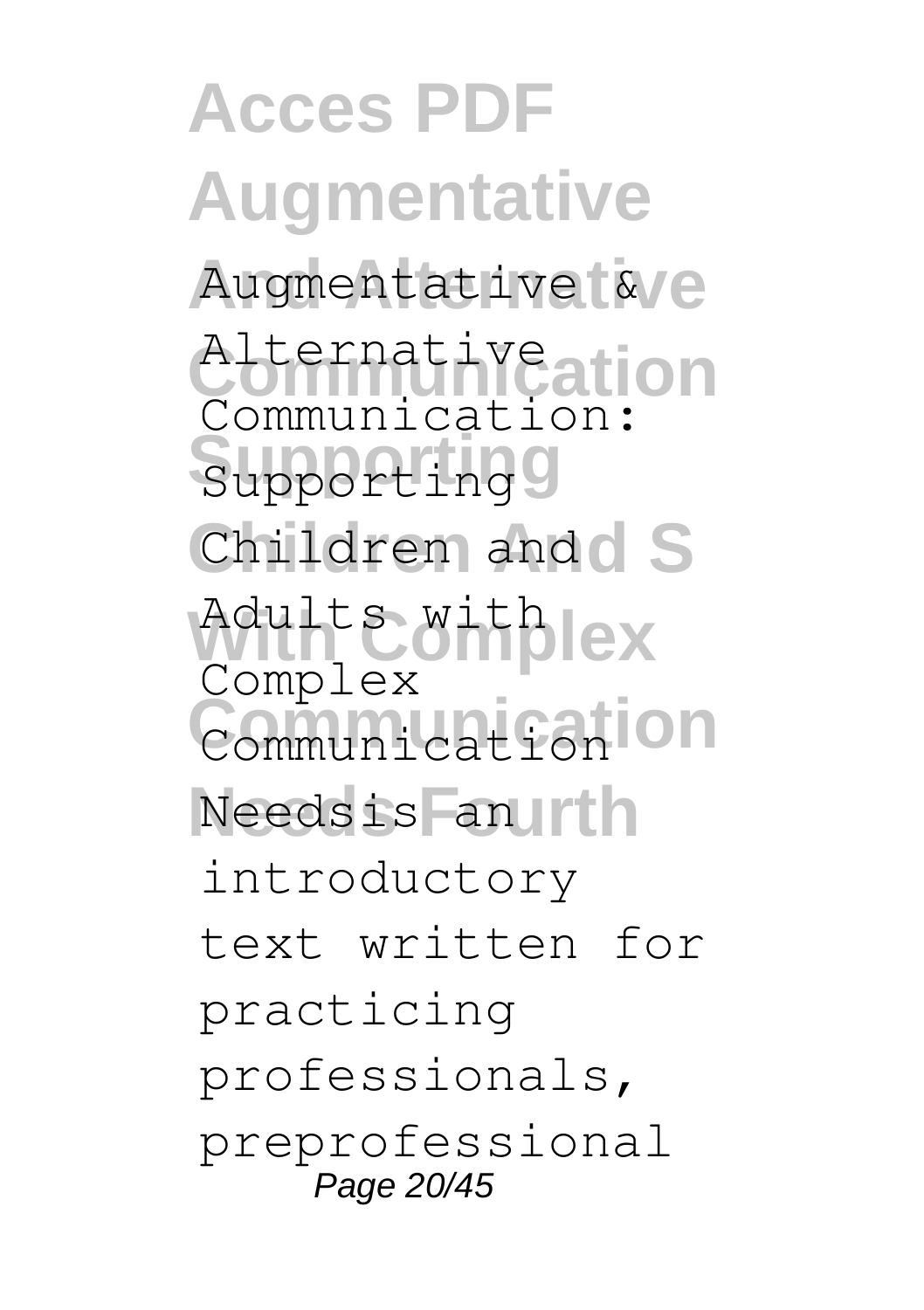**Acces PDF Augmentative** students, and ve others who are on **Supporting** learning more about **ren** And S communication people who are n unable to meet interested in options for their daily communication needs effectively through natural Page 21/45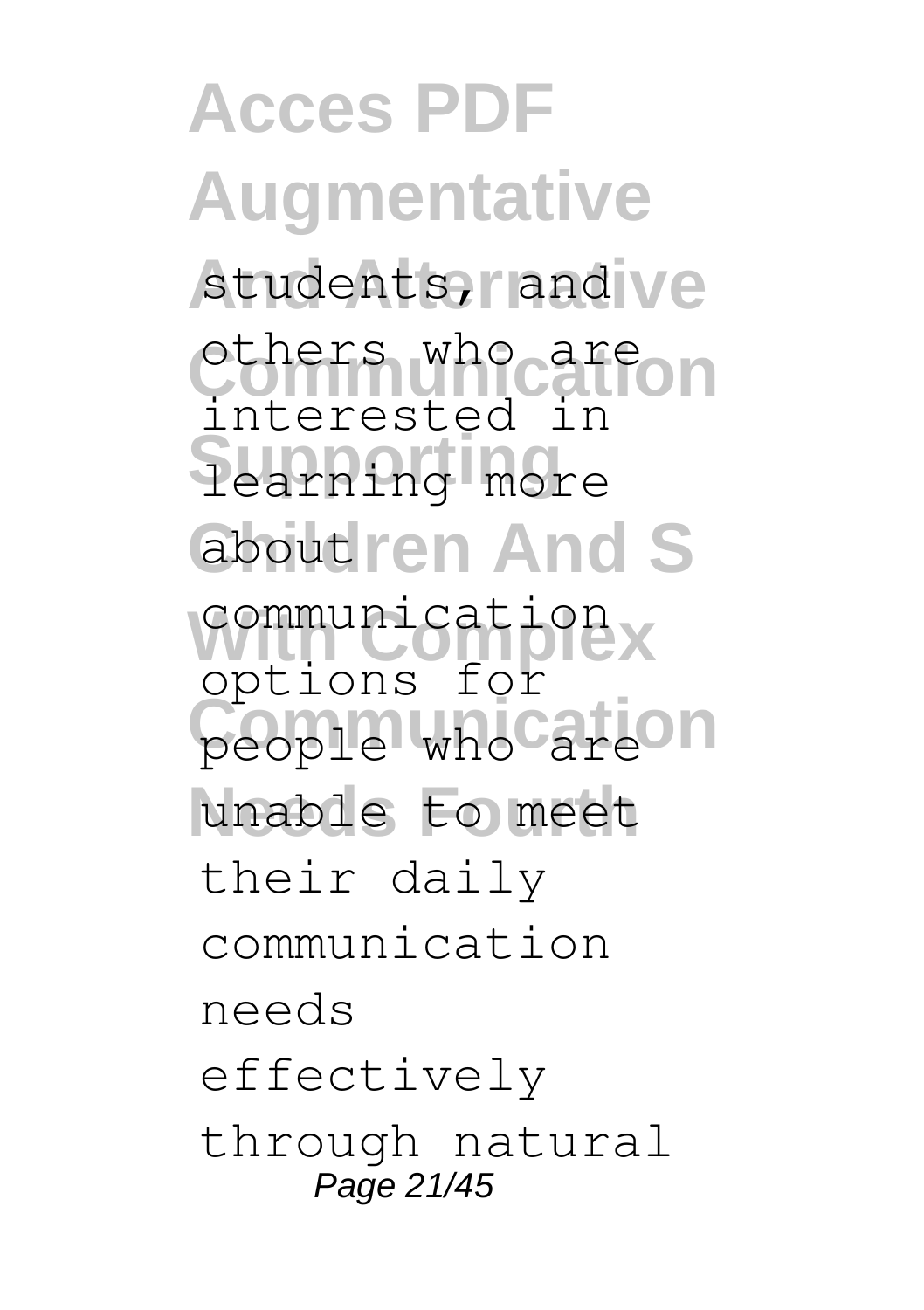**Acces PDF Augmentative** speech and relye on augmentative communication **(AAC).ren And S With Complex** Augmentative & and alternative

Alternativerth Communication AAC stands for Augmentative and Alternative Communication Page 22/45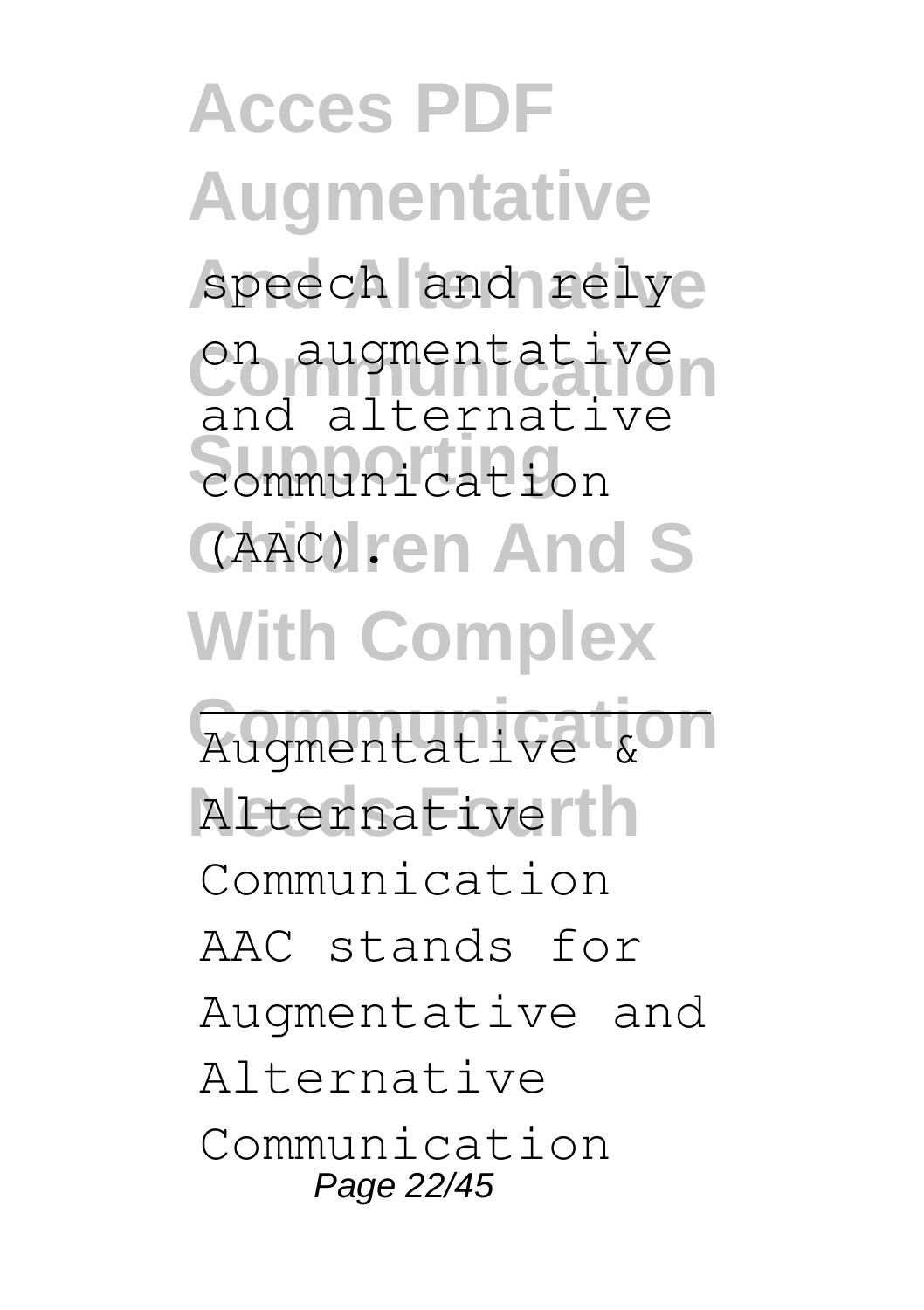**Acces PDF Augmentative And Alternative** (AAC). It is any *<u>Cormofunication</u>* which helps (augmentative) S or replaces ex Speech. AACation includes simple communication (alternative) systems such as pictures, gestures and pointing, as well as more Page 23/45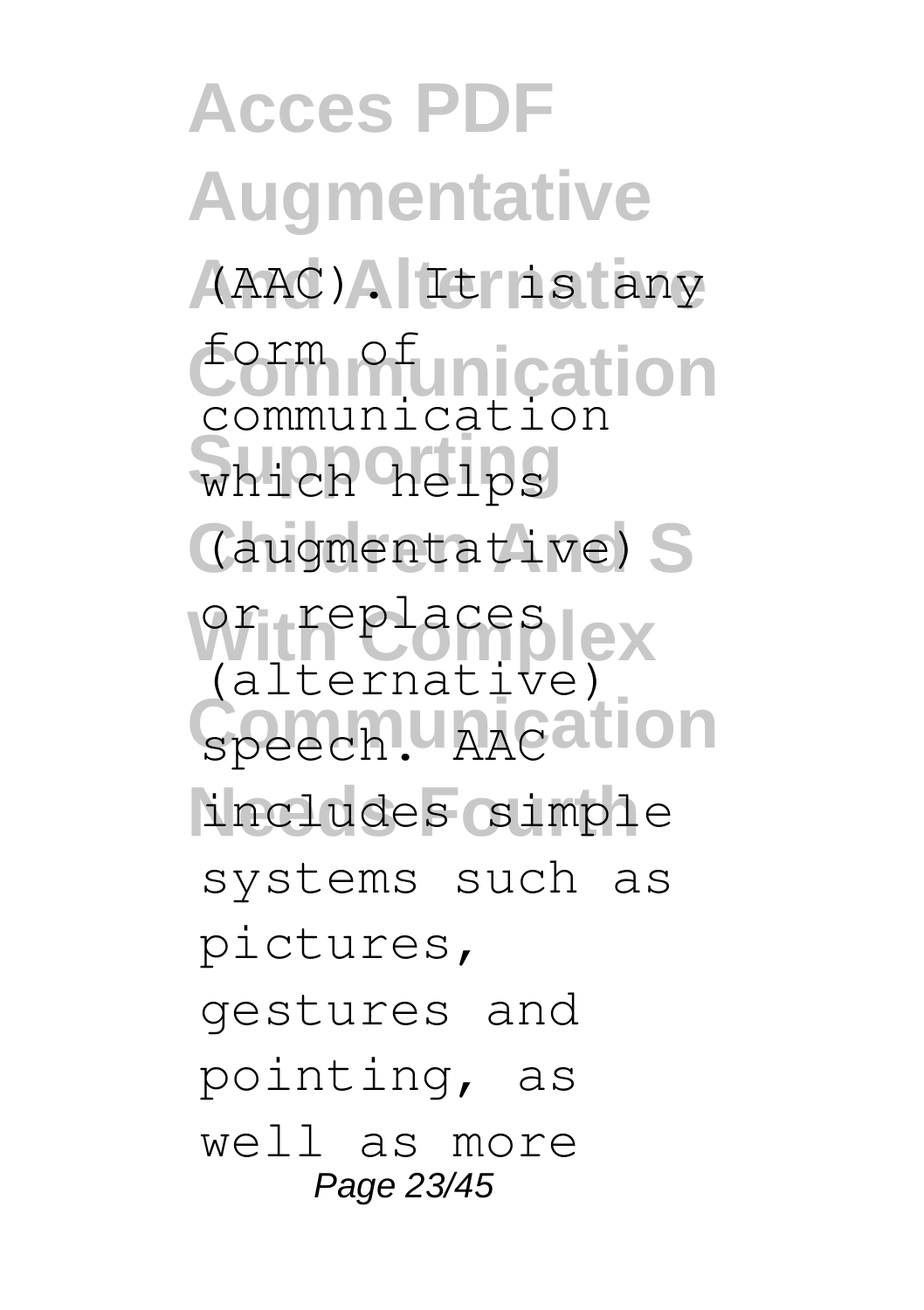**Acces PDF Augmentative** complex ernative techniques<sub>cation</sub> **Support 1999** Computer<sub>1</sub> And S technology<sub>plex</sub> **Communication** Augmentative and involving Alternative Communication (AAC) | Kent ... Augmentative and alternative Page 24/45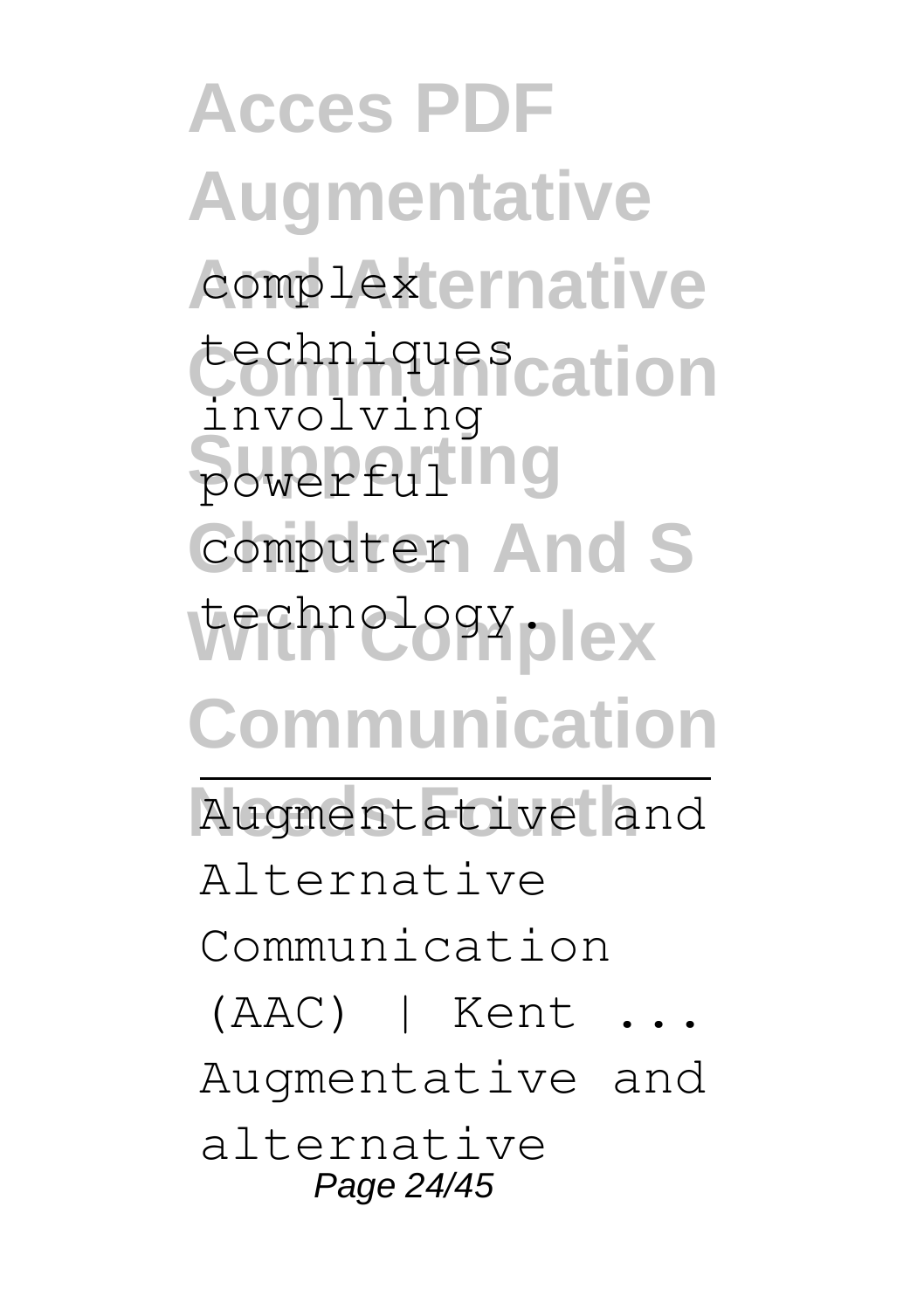**Acces PDF Augmentative** communication is **Communication** a general term approaches, Strategies, nand tools Cohat lex and adults with autism and Irth used to refer to enable children speech and language disorders to communicate their wants, Page 25/45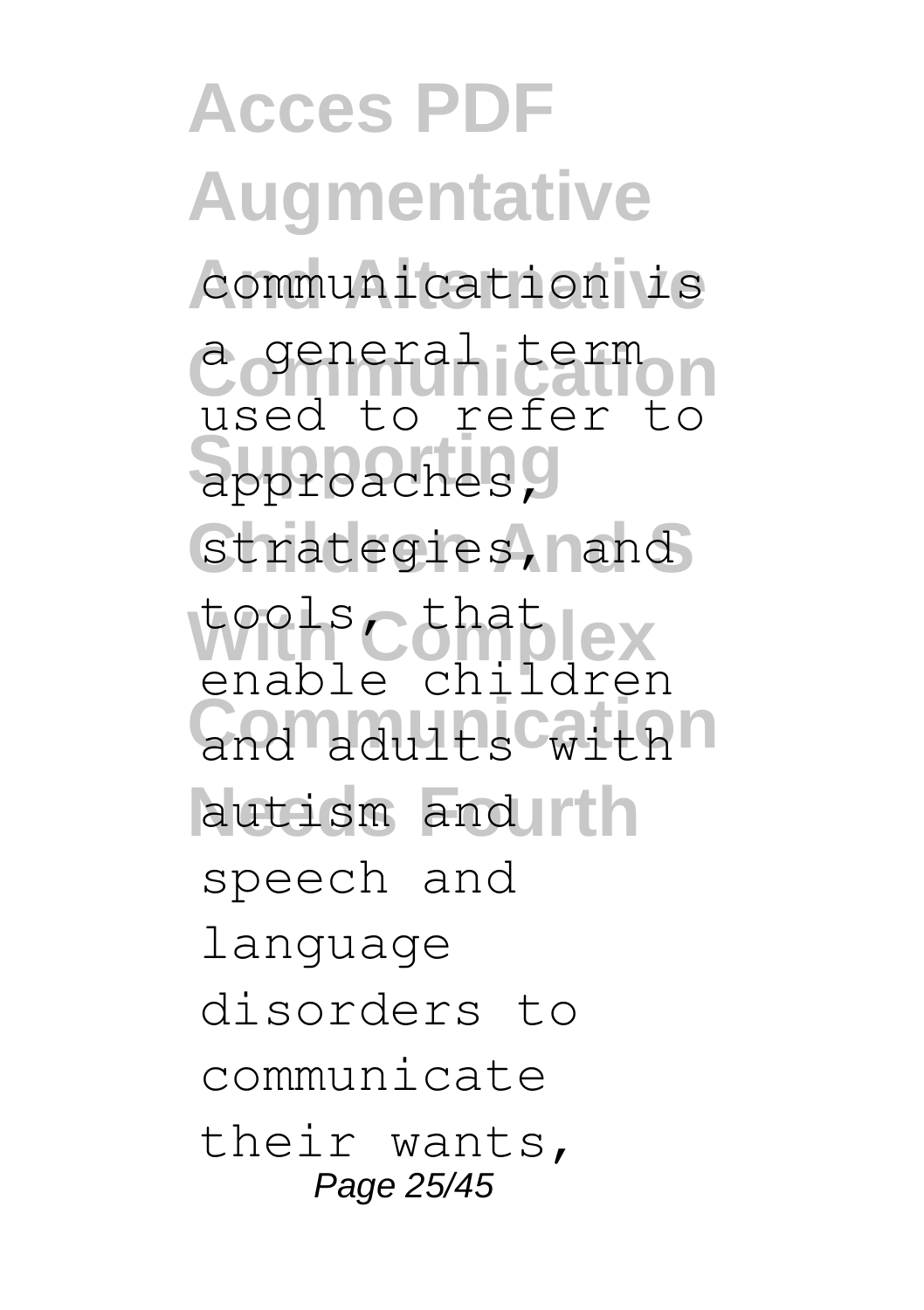**Acces PDF Augmentative And Alternative** needs, thoughts, and emotions.**ion Supporting** alternative Communication is not appropriate with a speech or 1anguage ourth Augmentative and for everyone disorder, but may be useful for people with apraxia of speech, stroke-Page 26/45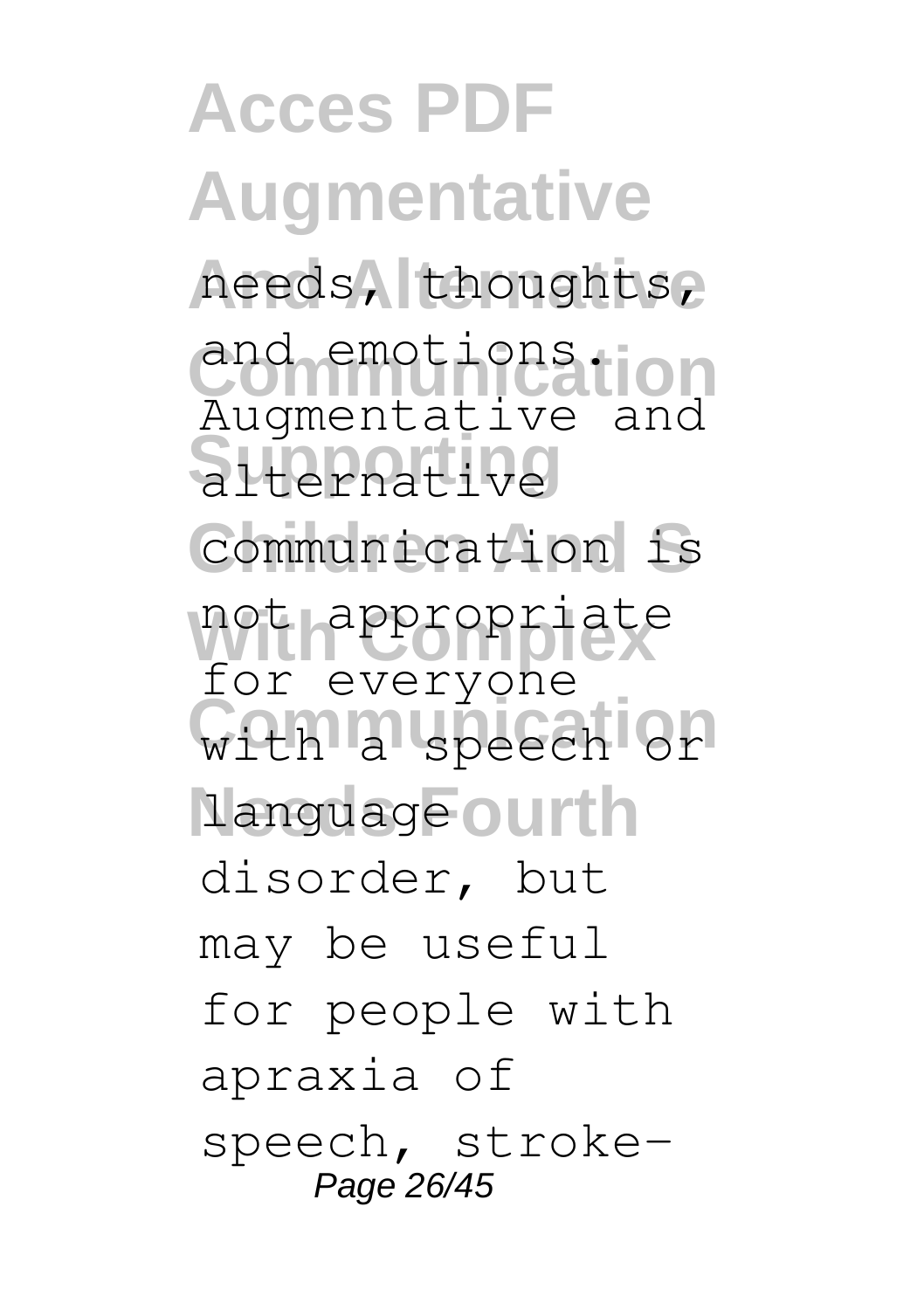**Acces PDF Augmentative** related ernative dysphasia and **on Supporting** other conditions that affectnd S written ... **Communication** Augmentative and dysarthria, and alternative communication That's why David Beukelman and Pat Mirenda have Page 27/45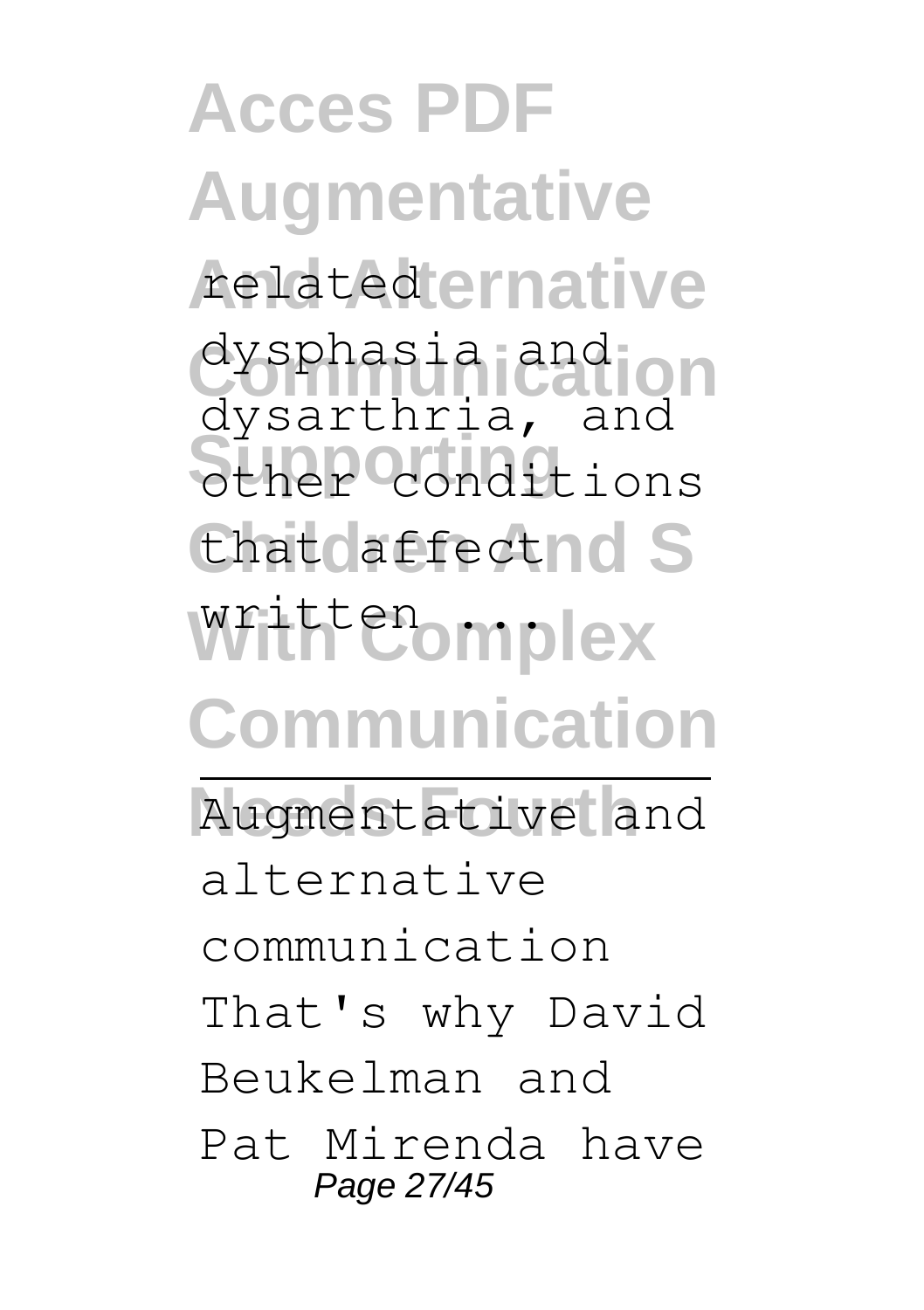**Acces PDF Augmentative** revised and ative updated the ation **Supporting** Augmentative and Alternative Comm unication-the<br>trusted, widely **Communication** adopted graduatelevel stext on bestselling unication—the communication disorders and AAC. The foundational textbook for Page 28/45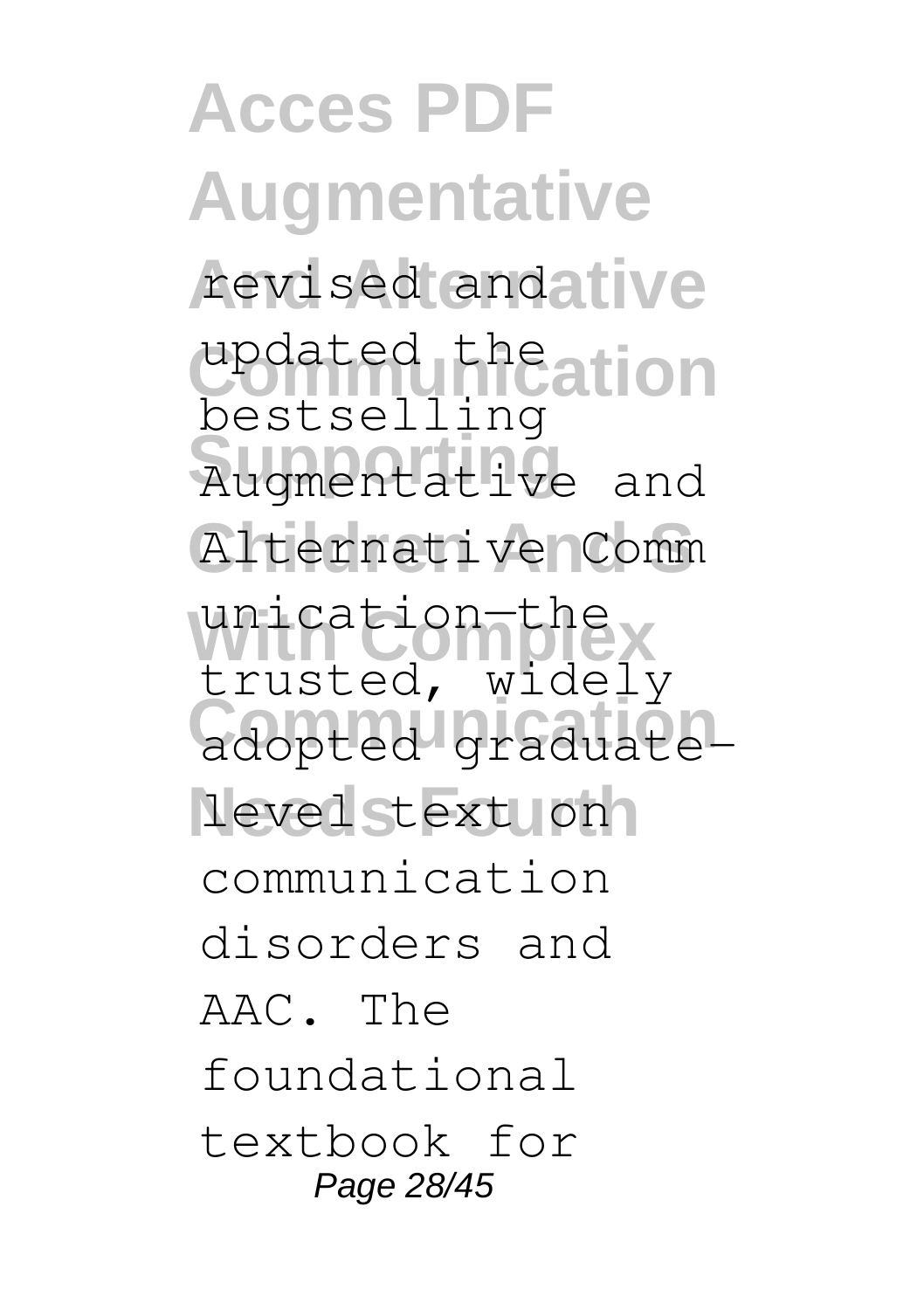**Acces PDF Augmentative** SLPs, **AOTs, PTs, e** teachers, and **ion Supporting** professionals in Chinical and S educational fourth edition on is a definitive other settings, this introduction to AAC processes, interventions, and technologies that help people Page 29/45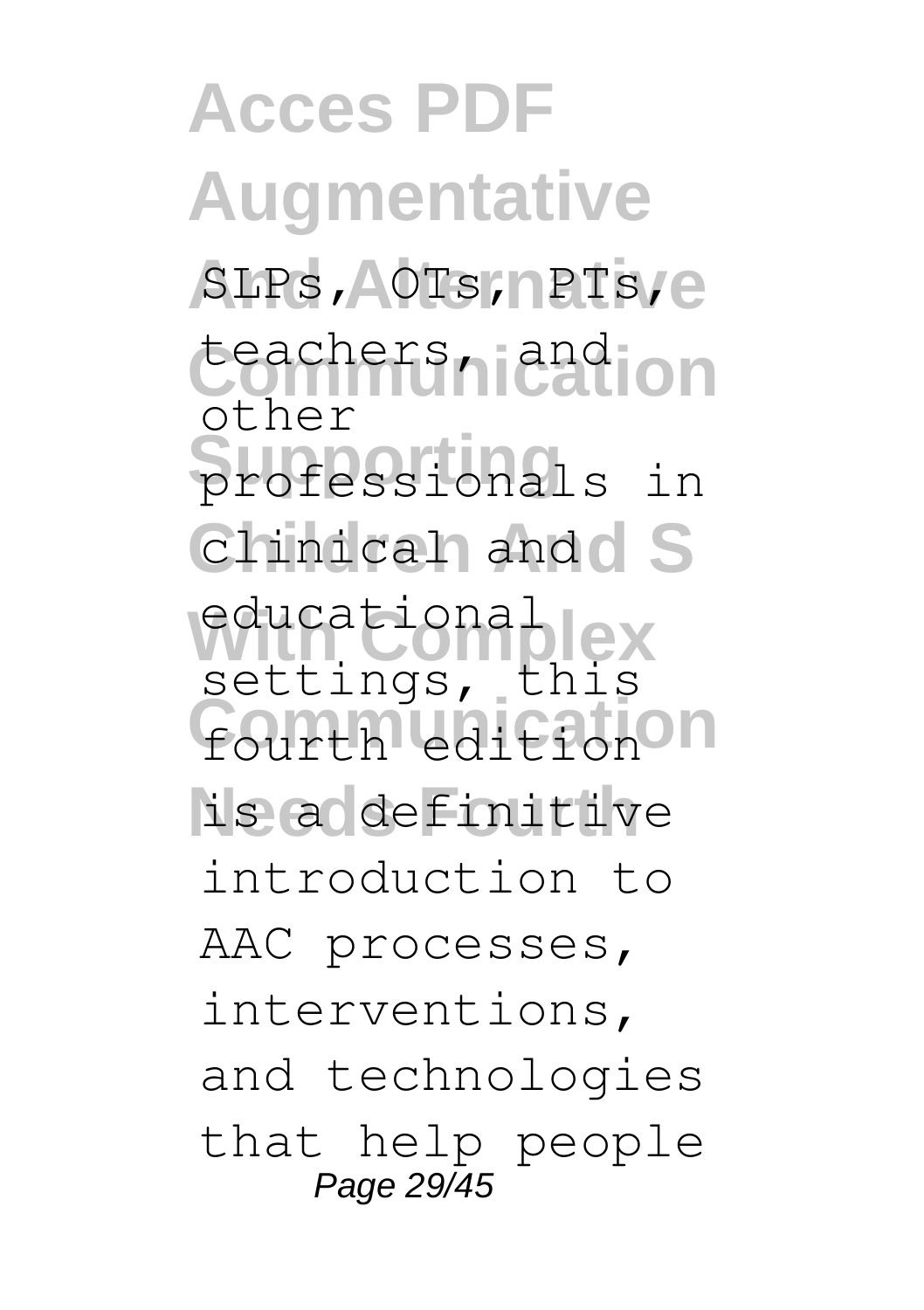**Acces PDF Augmentative** best meet theire **Communication** daily **Supporting Children And S With Complex Alternative ation** Communication: communication Augmentative and Supporting ... Augmentative & Alternative Communication: Supporting Page 30/45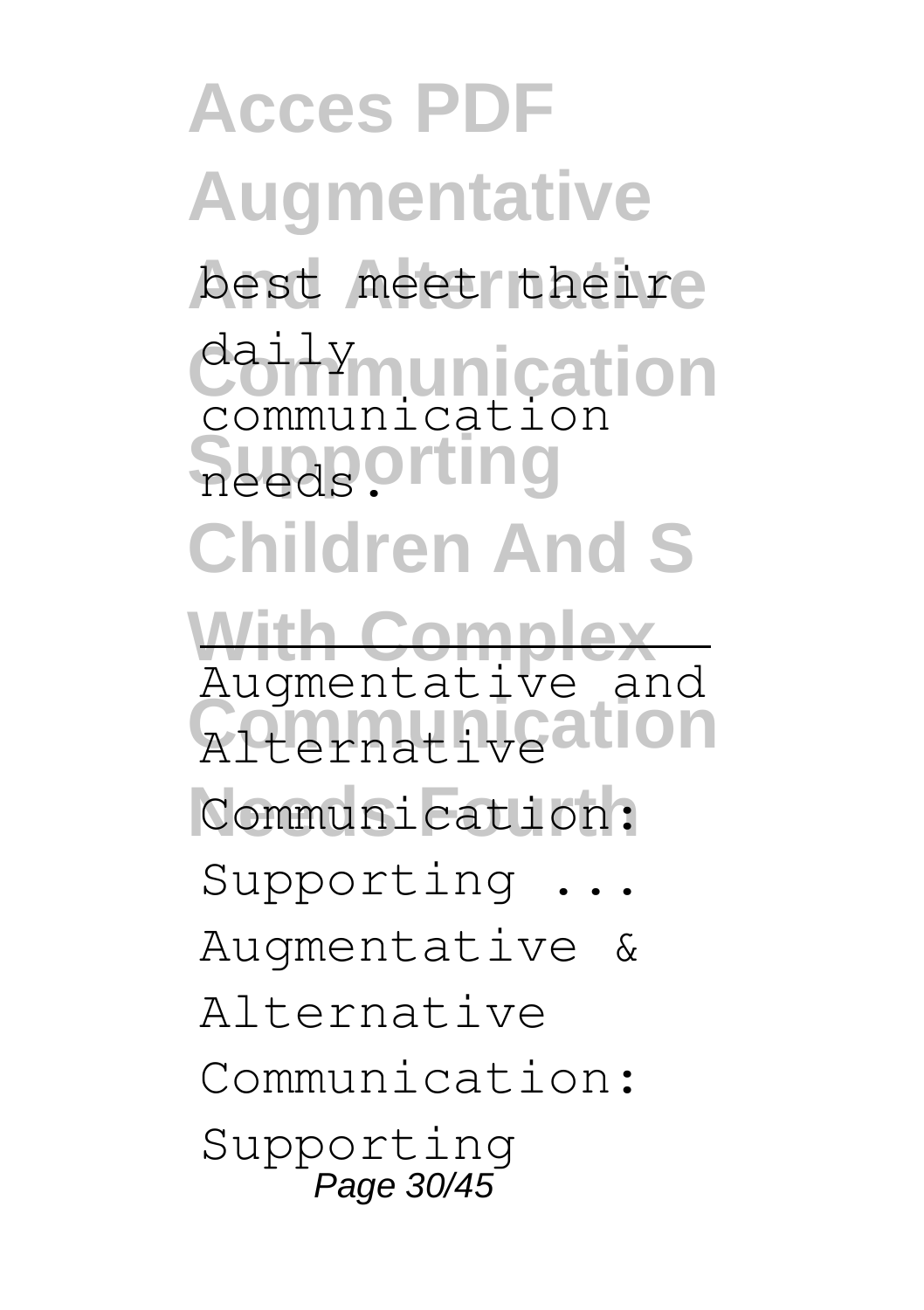**Acces PDF Augmentative** Children and ive Adults with ation **Supporting** Communication Needs. Fifthd S Edition, Newex **Cavid R.Inication** Beukelman Ph.D. Complex edition. by (Editor), Janice C. Light Ph.D. (Editor) 4.7 out of 5 stars 12 ratings. Page 31/45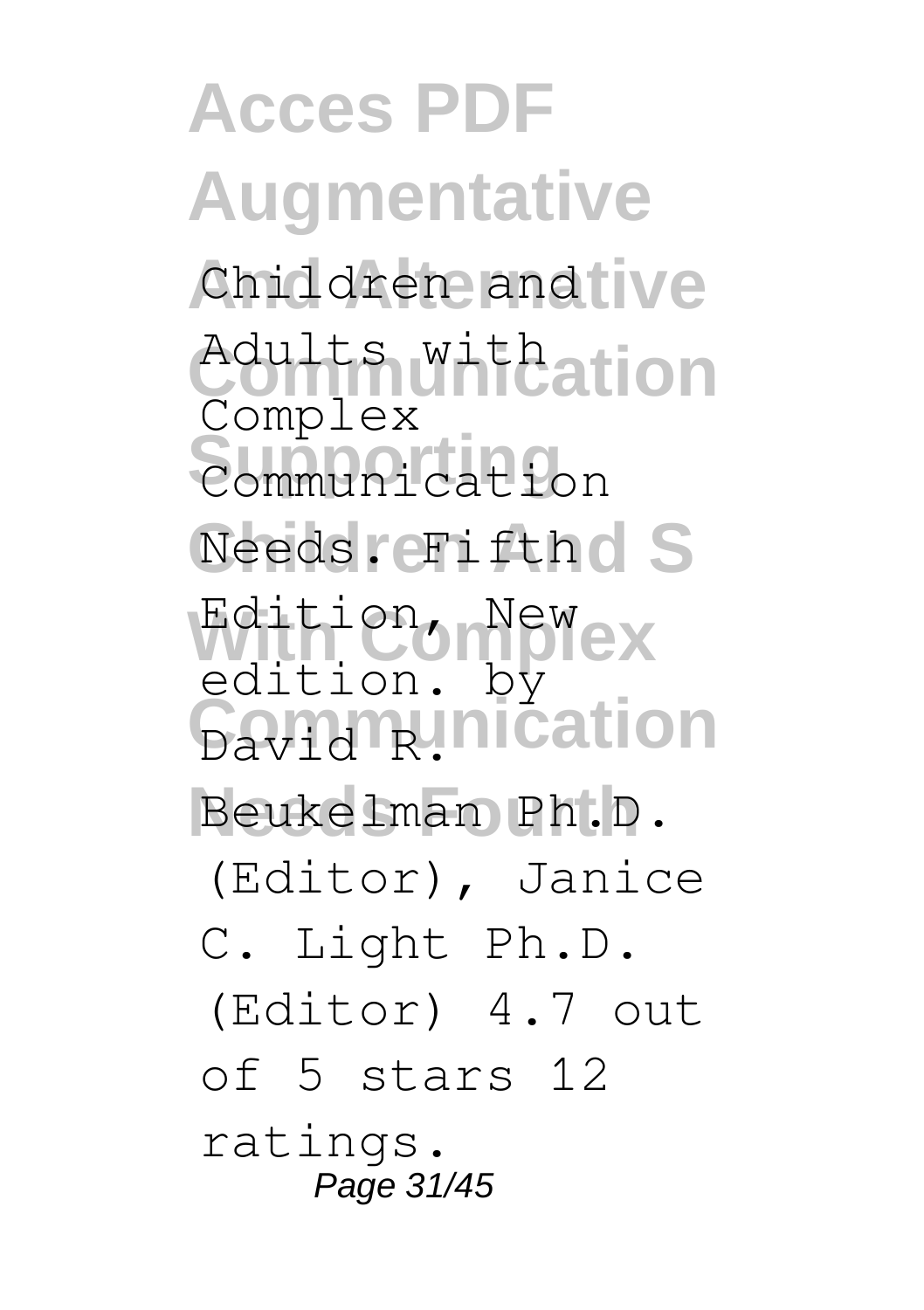**Acces PDF Augmentative** AsBN-13:ernative **Communication** 978-1681253039. **Supporting** Augmentative & S Alternativelex Support ingcation Augmentative and Communication: alternative communication (AAC) addresses the needs of people with Page 32/45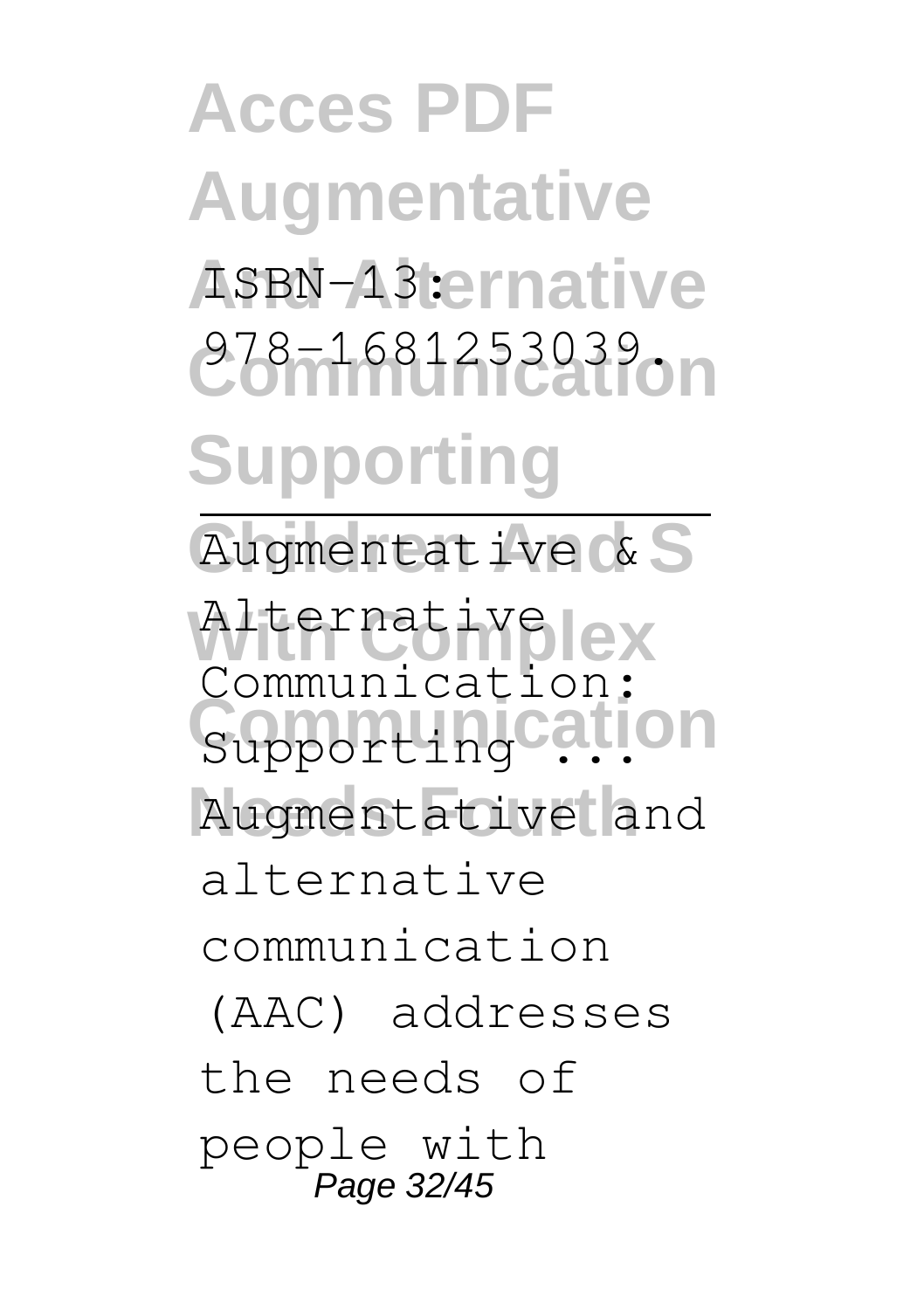**Acces PDF Augmentative** speech and ative **Communication** communication **Supporting** using a variety **Cf** techniques S and tools. The:<br>tools include **Communication** communication boards, speech disabilities and tools generating devices, manual signs, and other electronic and nonelectronic Page 33/45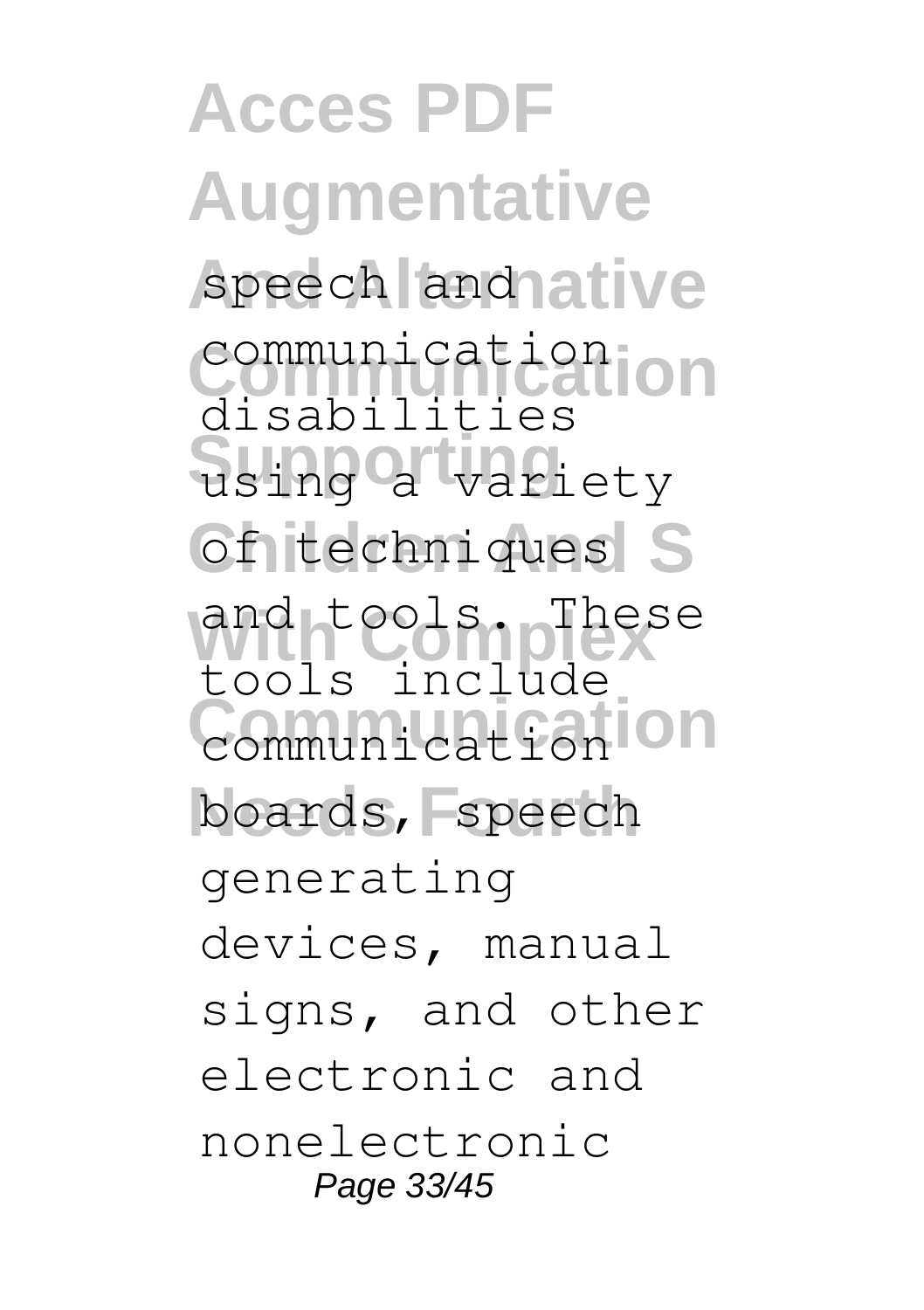**Acces PDF Augmentative** supportsernative **Communication Supporting** Augmentative and

Alternativend S

Communication **Communication** for Speaking

and assessment

of your or your

child's

augmentative and

alternative

communication Page 34/45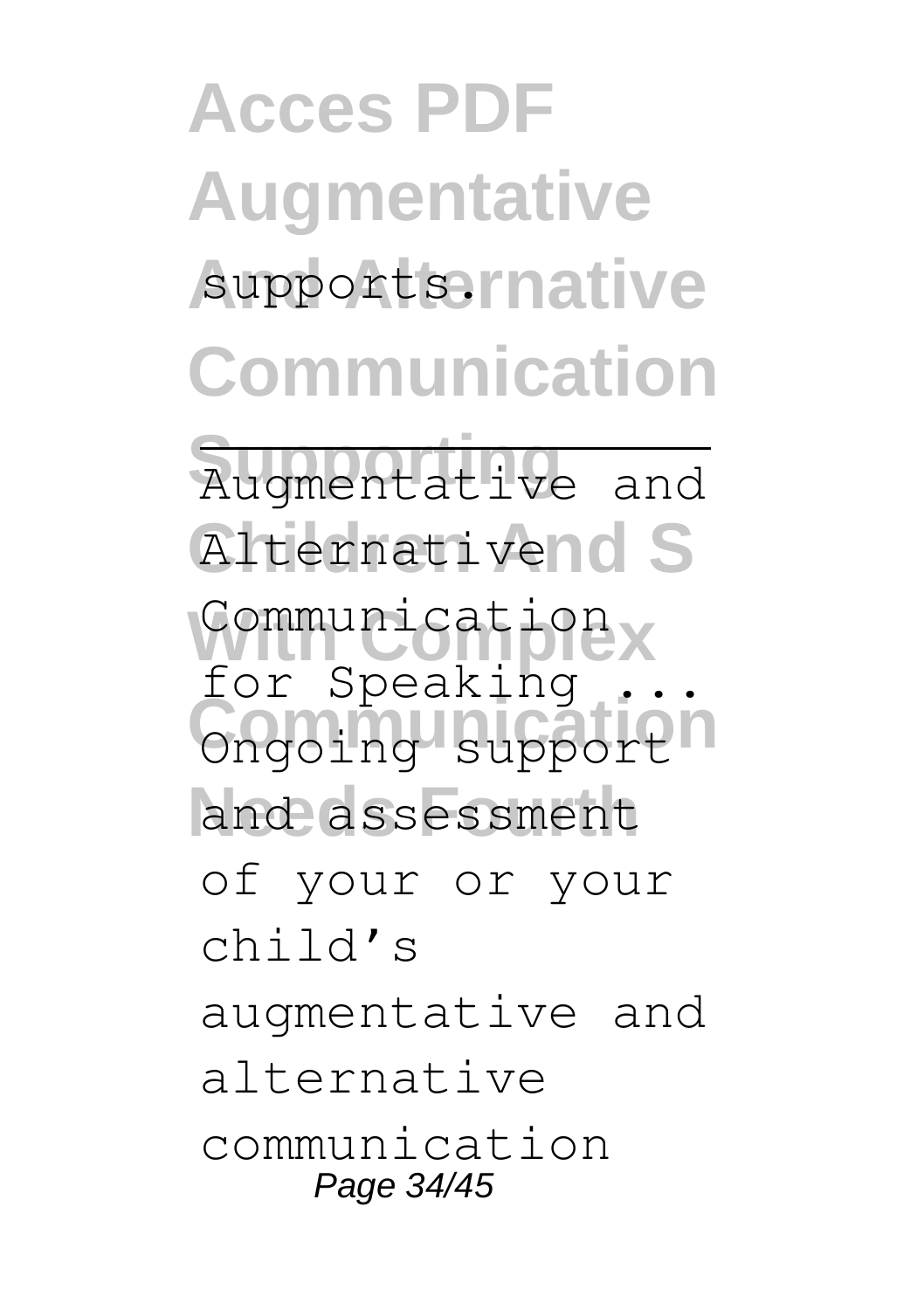**Acces PDF Augmentative** systems is the e **Communication** key to making it **Supporting** you. Parental **Children And S** involvement (for **With Complex** successful use **Communication** support and th work best for kids) – active involvement of those who are in the child's immediate Page 35/45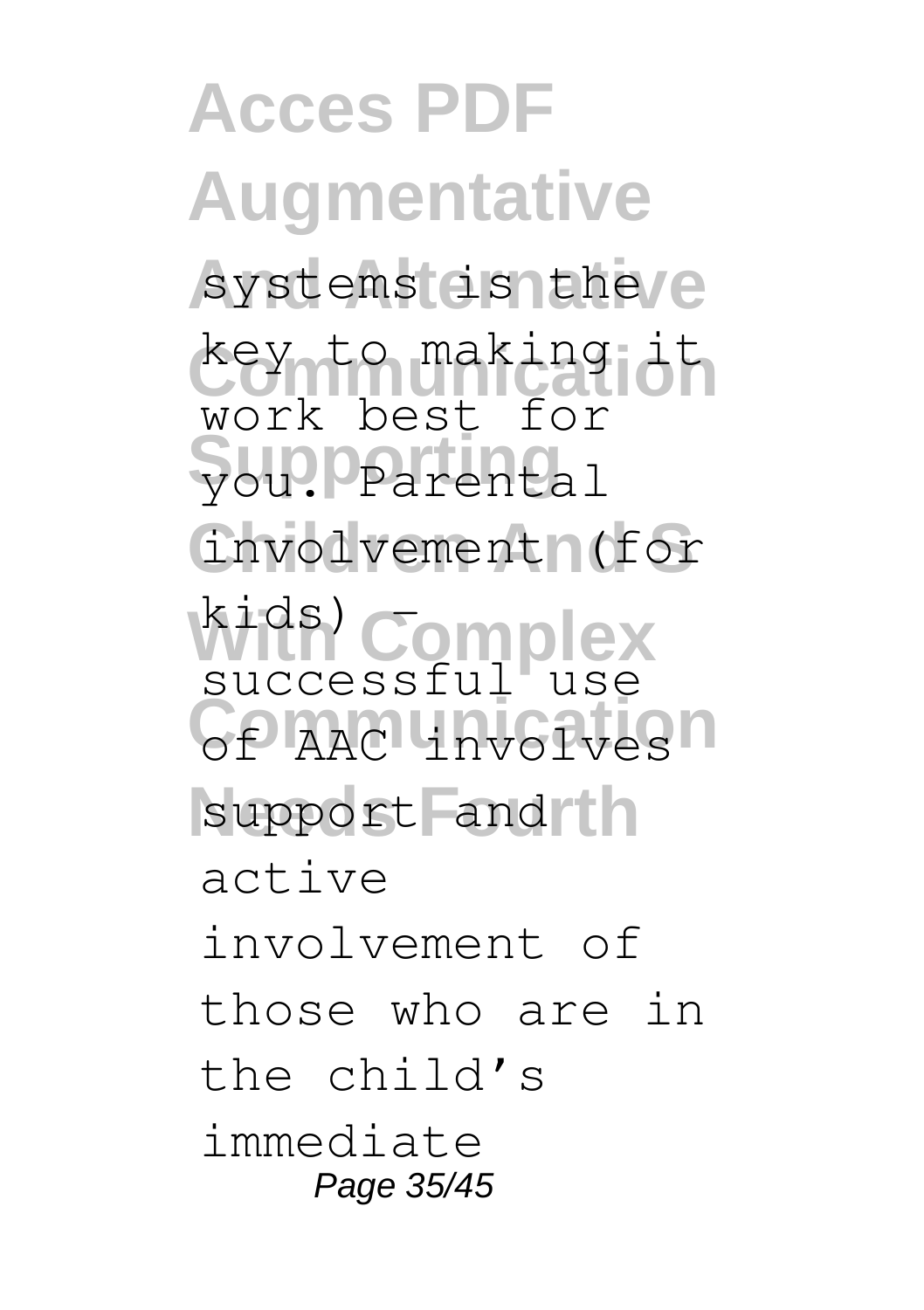**Acces PDF Augmentative** environmentative parents and ation **Supporting** the key to AAC Success<sub>n</sub> And S **With Complex** Augmentative and caregivers are

Alternativerth Communication (AAC) | Novita Augmentative and

Alternative

Communication: Page 36/45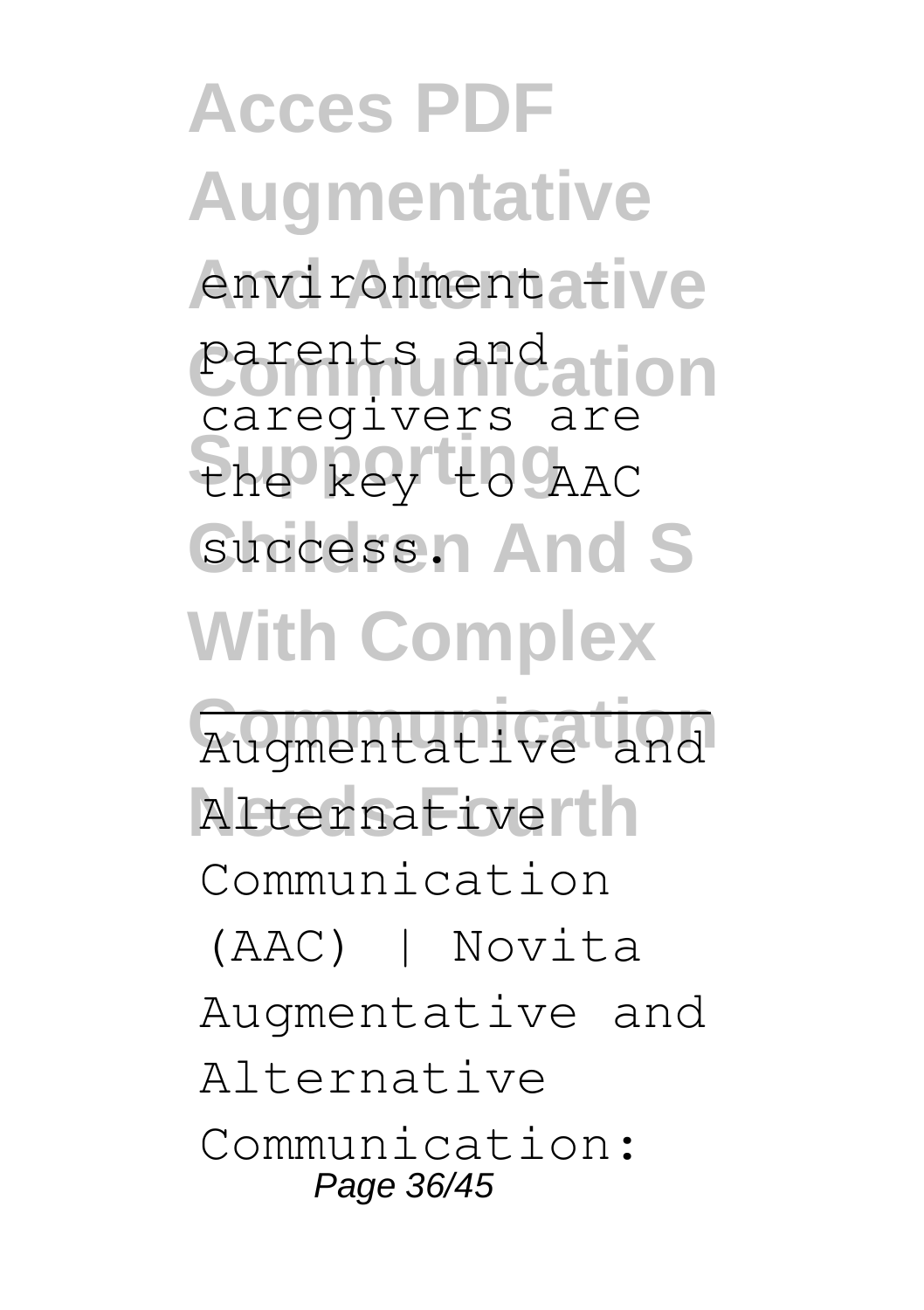**Acces PDF Augmentative** Supporting ative Children &ca<sup>4th</sup> **Supporting** Condition is **"Brand New"nd S** Shipped with ex **Mainmunication Needs Fourth** Beukelman. USPS Priority

## Augmentative and Alternative Communication: Supporting Page 37/45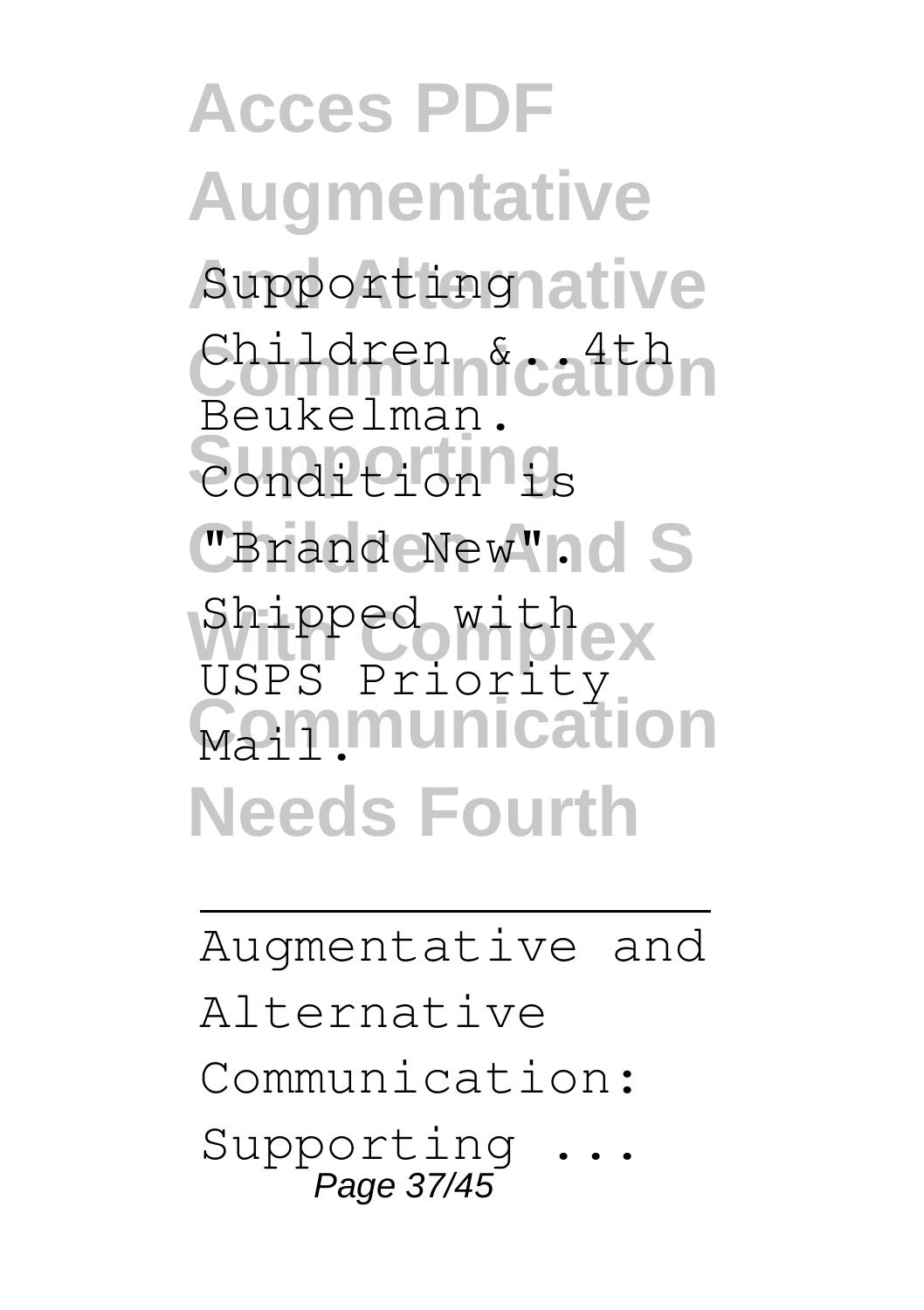**Acces PDF Augmentative Beyond ternative** prosthetic cation Supporting processing is S also present in **Communication** communication limbs, EMG augmentative and (AAC) devices. The AAC term covers any method used to supplement or Page 38/45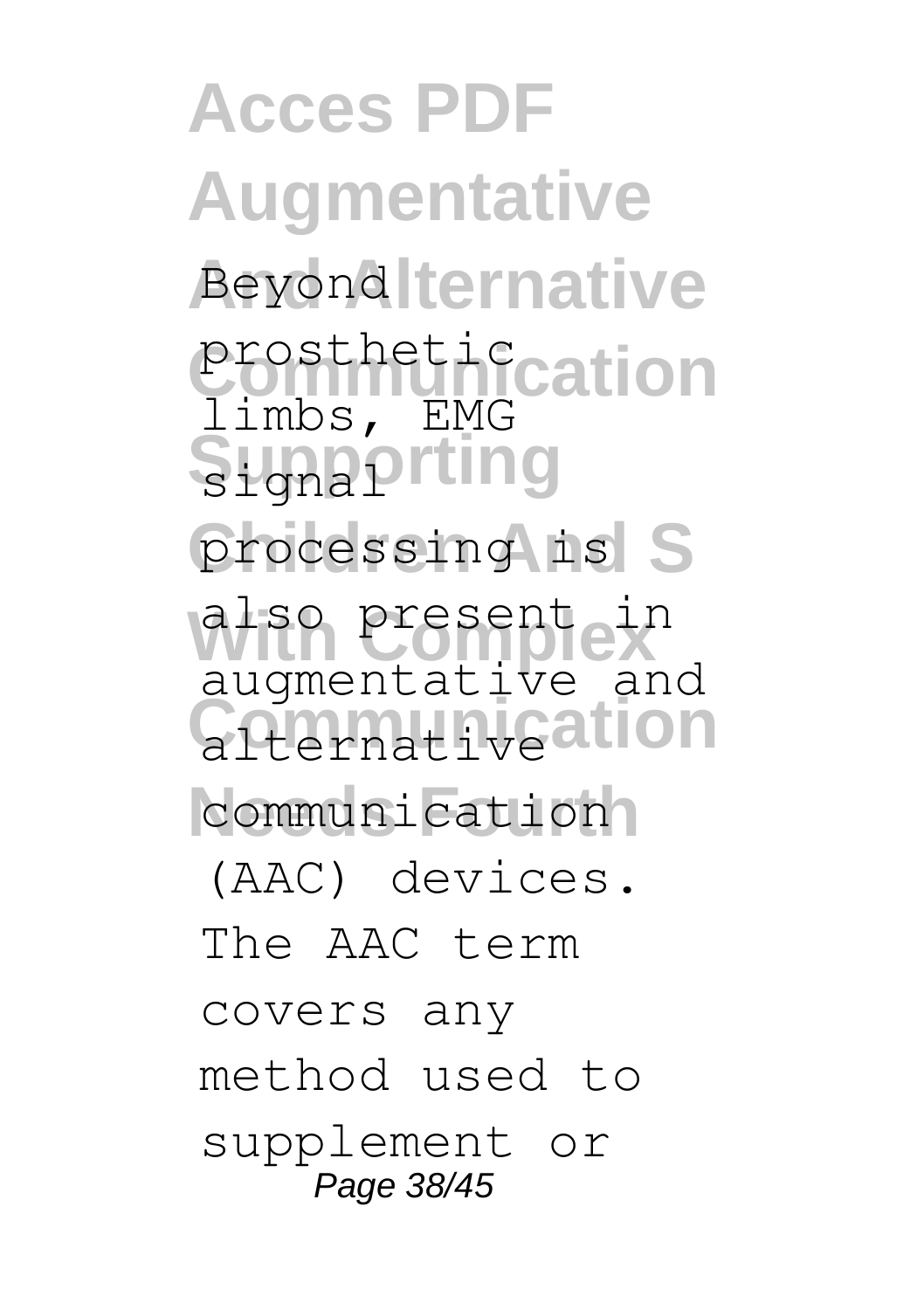**Acces PDF Augmentative** replace speech/e **Communication Supporting** GPDF<sub>oll</sub>ren And S Augmentative and **Communication** Communication The term ourth Alternative "augmentative and alternative communication" (AAC) is used to refer to Page 39/45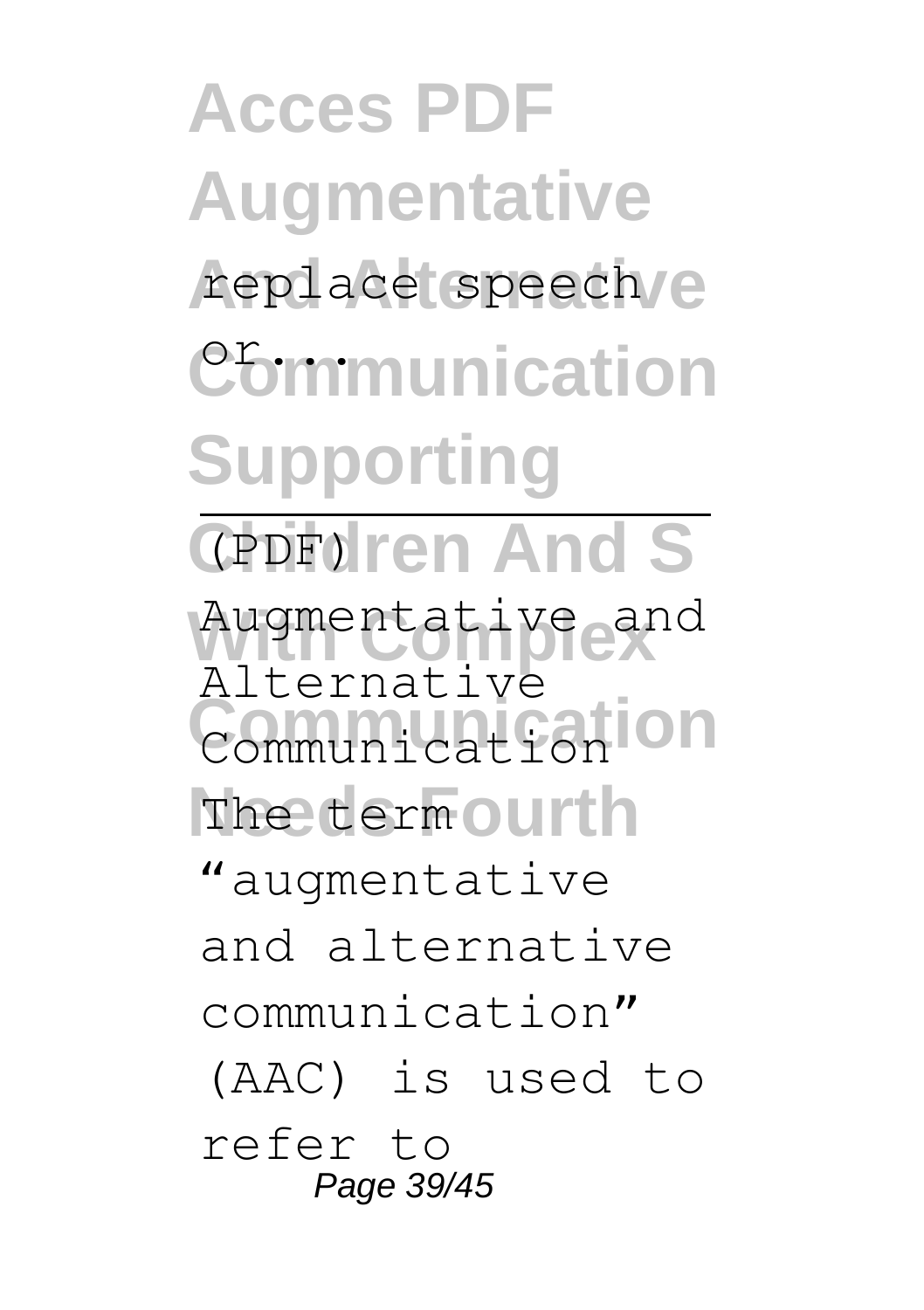**Acces PDF Augmentative And Alternative** alternative **Communication** methods that can support and Child's efforts **With Complex** to communicate. **Confirmative ation** communication communication Augmentative and methods can be unaided or aided, using objects or devices. Page 40/45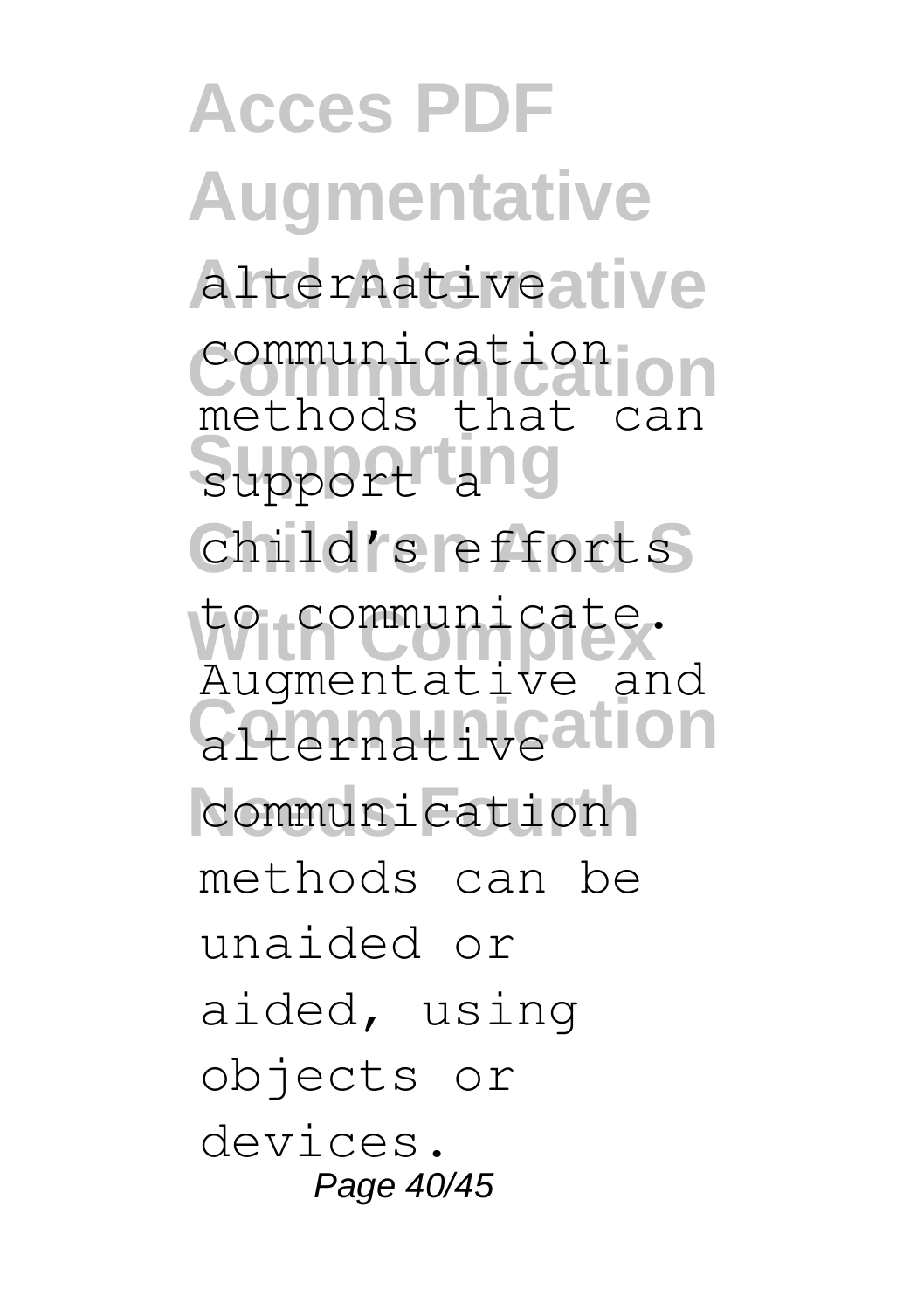**Acces PDF Augmentative And Alternative Communication Supporting** Alternative Communication –S FamilyConnect x **Communicative ion** text on **Fourth** Augmentative and The augmentative and alternative communication, this classic bestseller is Page 41/45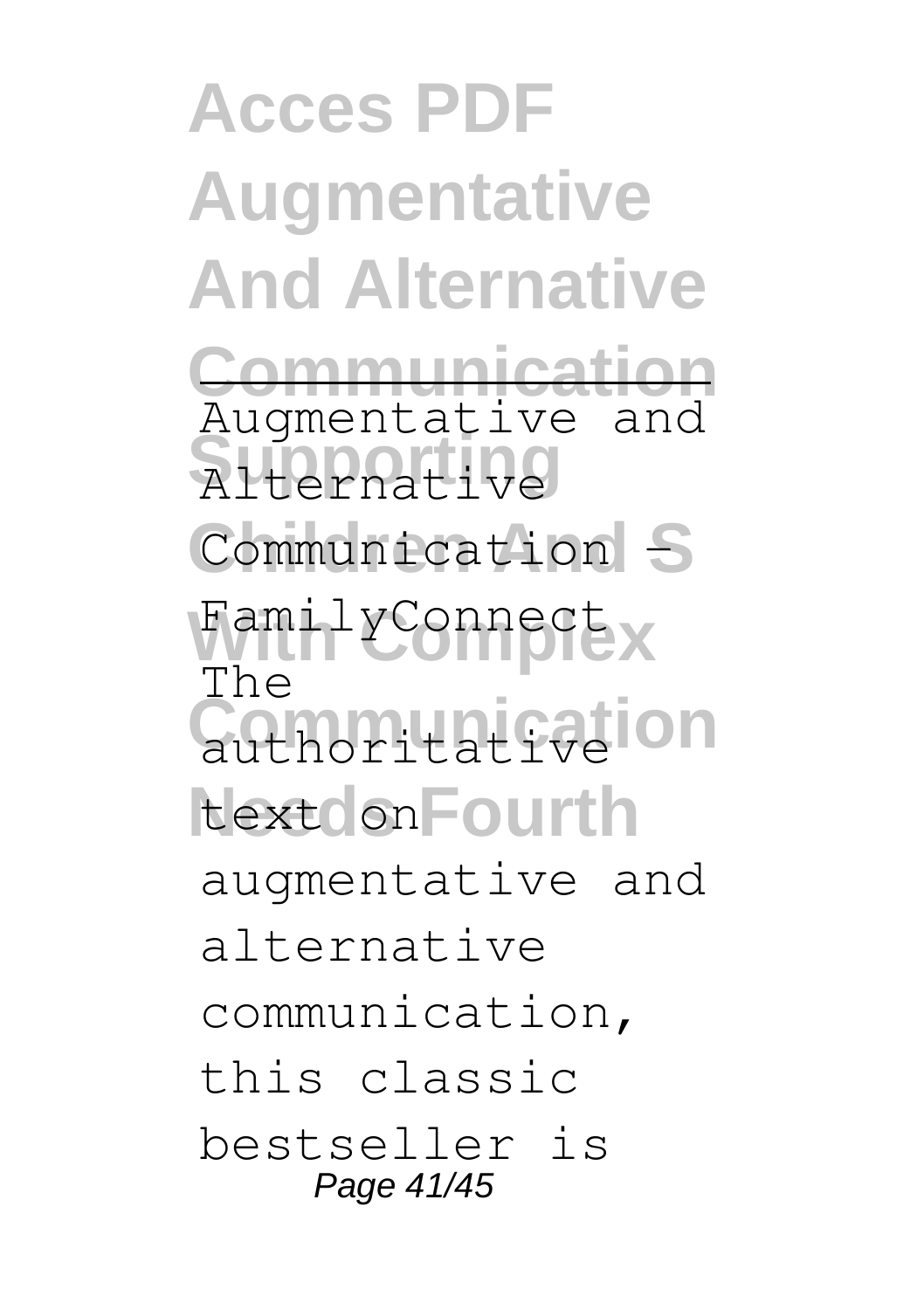**Acces PDF Augmentative And Alternative** now in its fifth edition-revised a new generation GfisLPs, And S teachers mplex therapists, and **Nother's Fourth** and updated for Leachers molex professionals in clinical and educational settings.

Page 42/45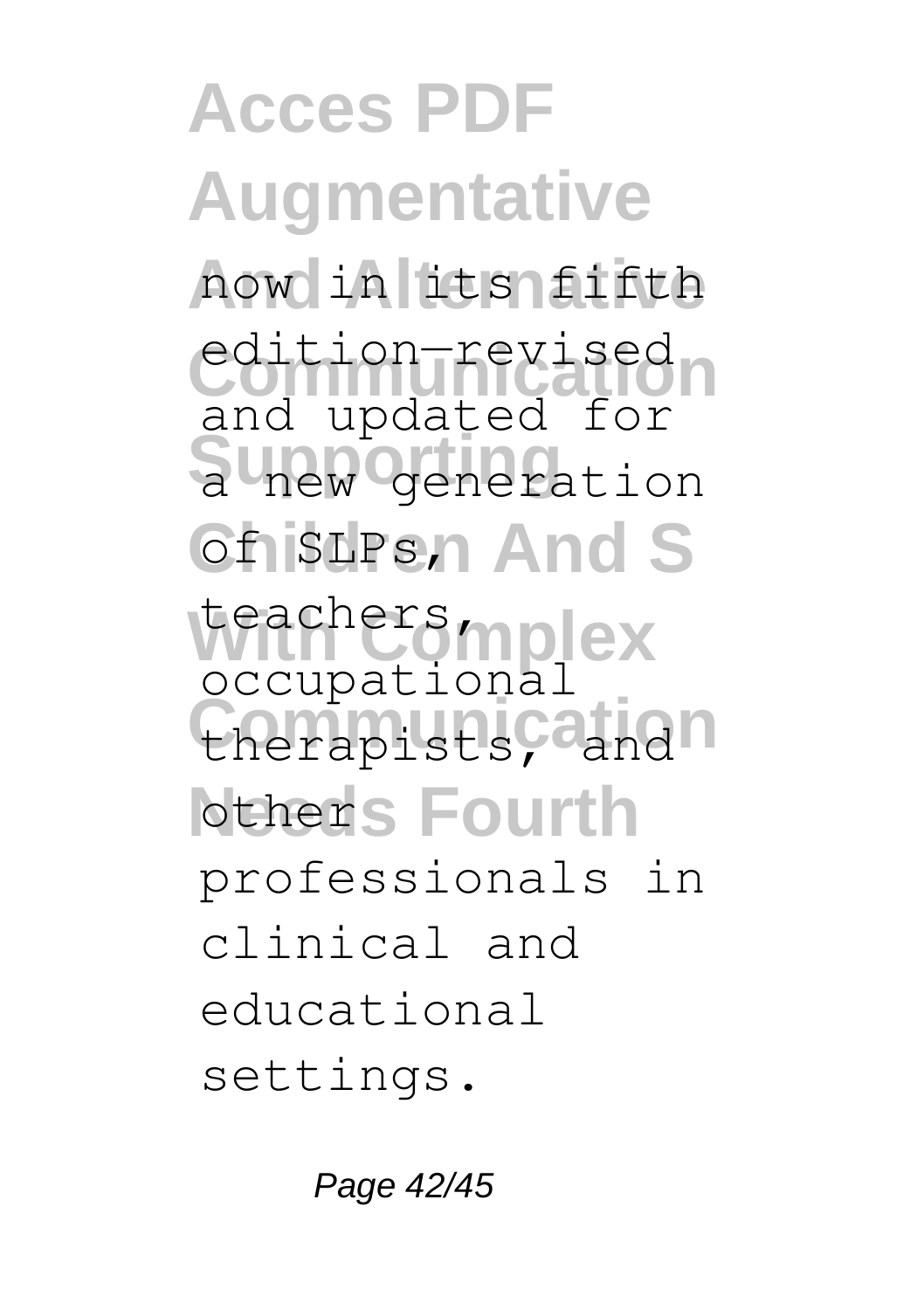**Acces PDF Augmentative And Alternative** Augmentative & on **Supporting** Communication | Brookes n. And S Augmentative<sub>e</sub>x **Communication** an alternative way to helprin Alternative communication is students and adults with language disorders use expressive Page 43/45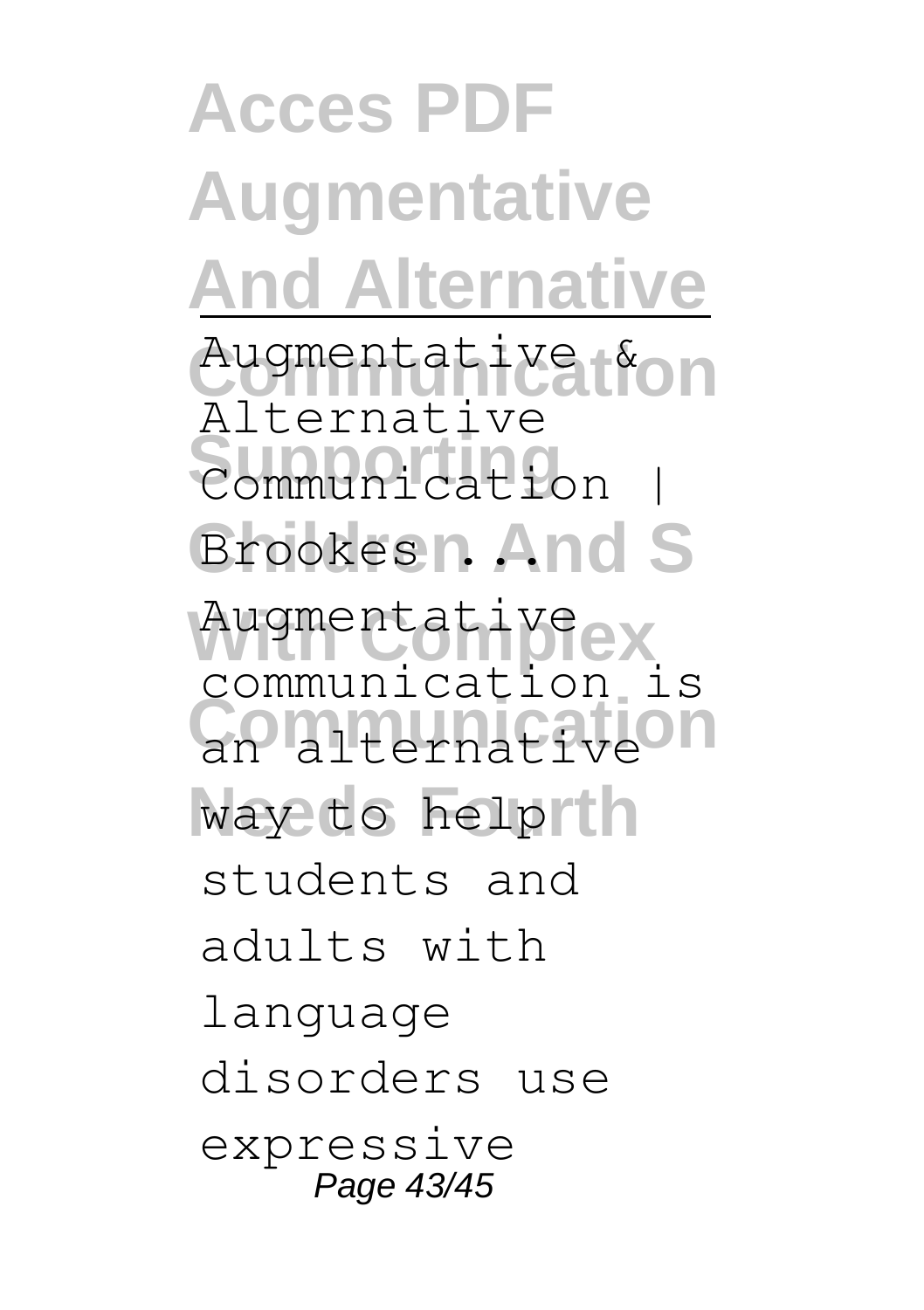**Acces PDF Augmentative And Alternative** language or **Communication** receptive also known as Supplemental<sup>d</sup> S **With Complex** communication, **Communication** communication, functional urth language. It is alternative communication, assisted communication or facilitated communication. 1 Page 44/45